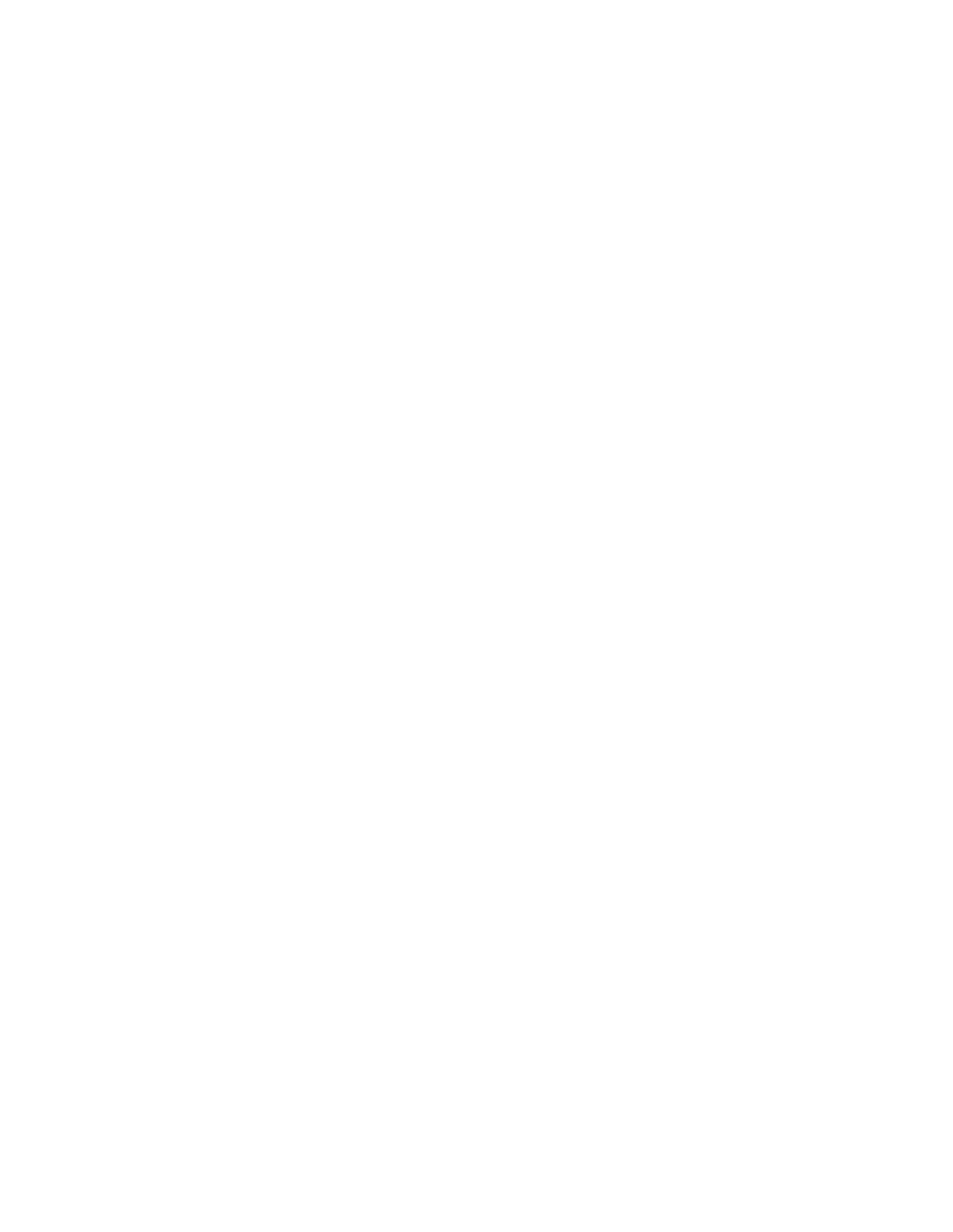*Report* 

# **City of Columbia City Source Water Protection Plan**

February 2014



Dennis Nelson, PhD, R.G. Hydrogeologist, GSI Water Solutions, Inc.



Eric Collins, R.G. Hydrogeologist, Equant



55 SW Yamhill Street, Suite 400 Portland, OR 97204 P: 503.239.8799 F: 503.239.8940 info@qsiwatersolutions.com www.qsiwatersolutions.com

# **Equant** *Environmental and Water Resources Consulting*

3318 SW 44<sup>th</sup> Avenue Portland, Oregon 97221 503 789-9150 | www.equant3.com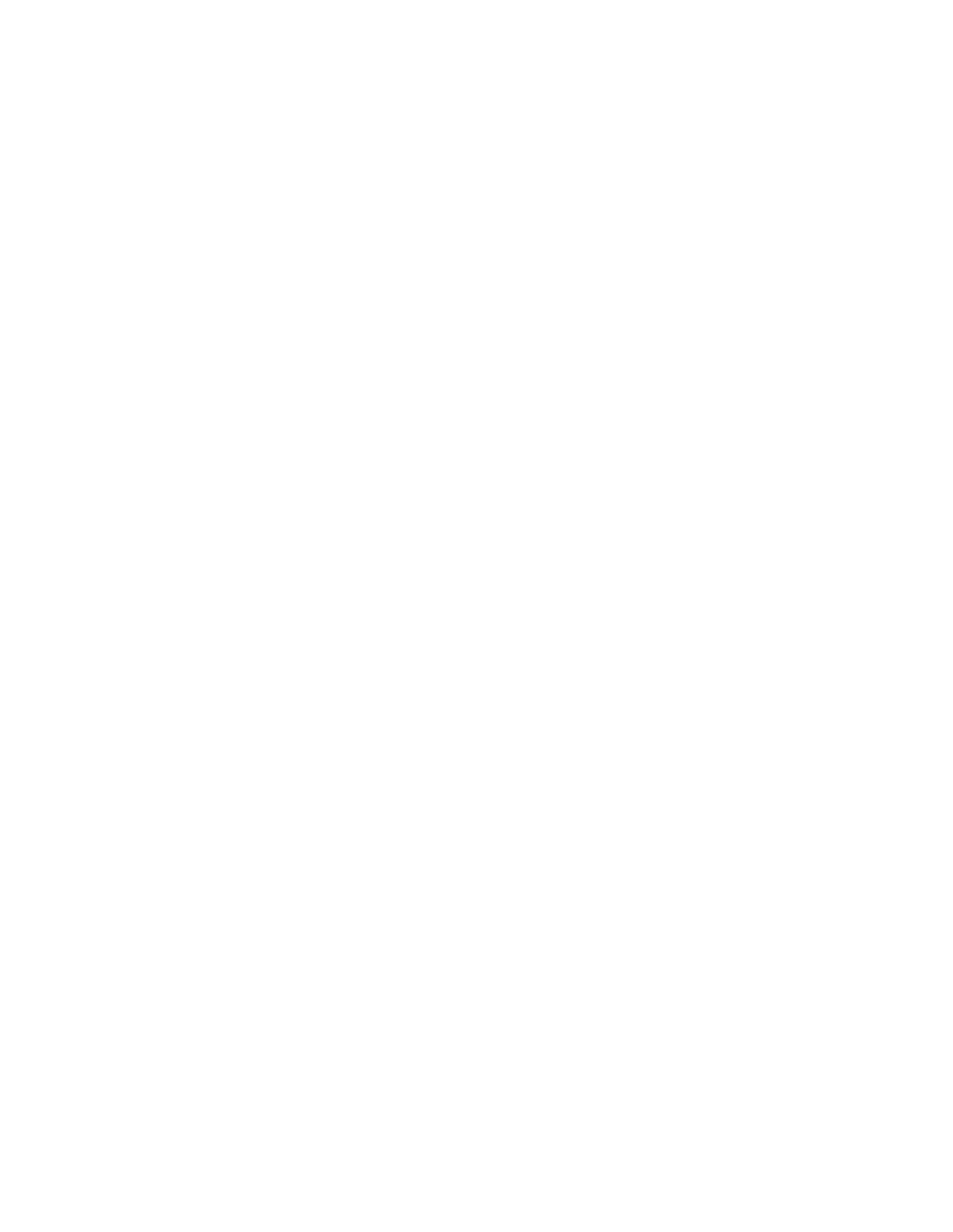# **Table of Contents**

| 1.0   |  |     |
|-------|--|-----|
| 1.1   |  |     |
| 1.2   |  |     |
| 2.0   |  |     |
| 3.0   |  |     |
| 4.0   |  |     |
| 5.0   |  |     |
| 5.1   |  |     |
| 5.2   |  |     |
| 5.3   |  |     |
| 6.0   |  |     |
| 6.1   |  |     |
| 6.2   |  |     |
| 7.0   |  |     |
| 8.0   |  |     |
| 8.1   |  |     |
| 8.2   |  |     |
| 8.3   |  |     |
| 8.4   |  |     |
| 8.5   |  |     |
| 8.6   |  |     |
| 8.7   |  |     |
| 9.0   |  |     |
| 10.0  |  |     |
| 10.1  |  |     |
| 10.2  |  |     |
| 10.3  |  |     |
| 10.4  |  |     |
| 10.5  |  |     |
| 10.6  |  |     |
| 10.7  |  | .31 |
| 10.8  |  |     |
| 10.9  |  |     |
| 10.10 |  |     |
| 11.0  |  |     |
| 12.0  |  |     |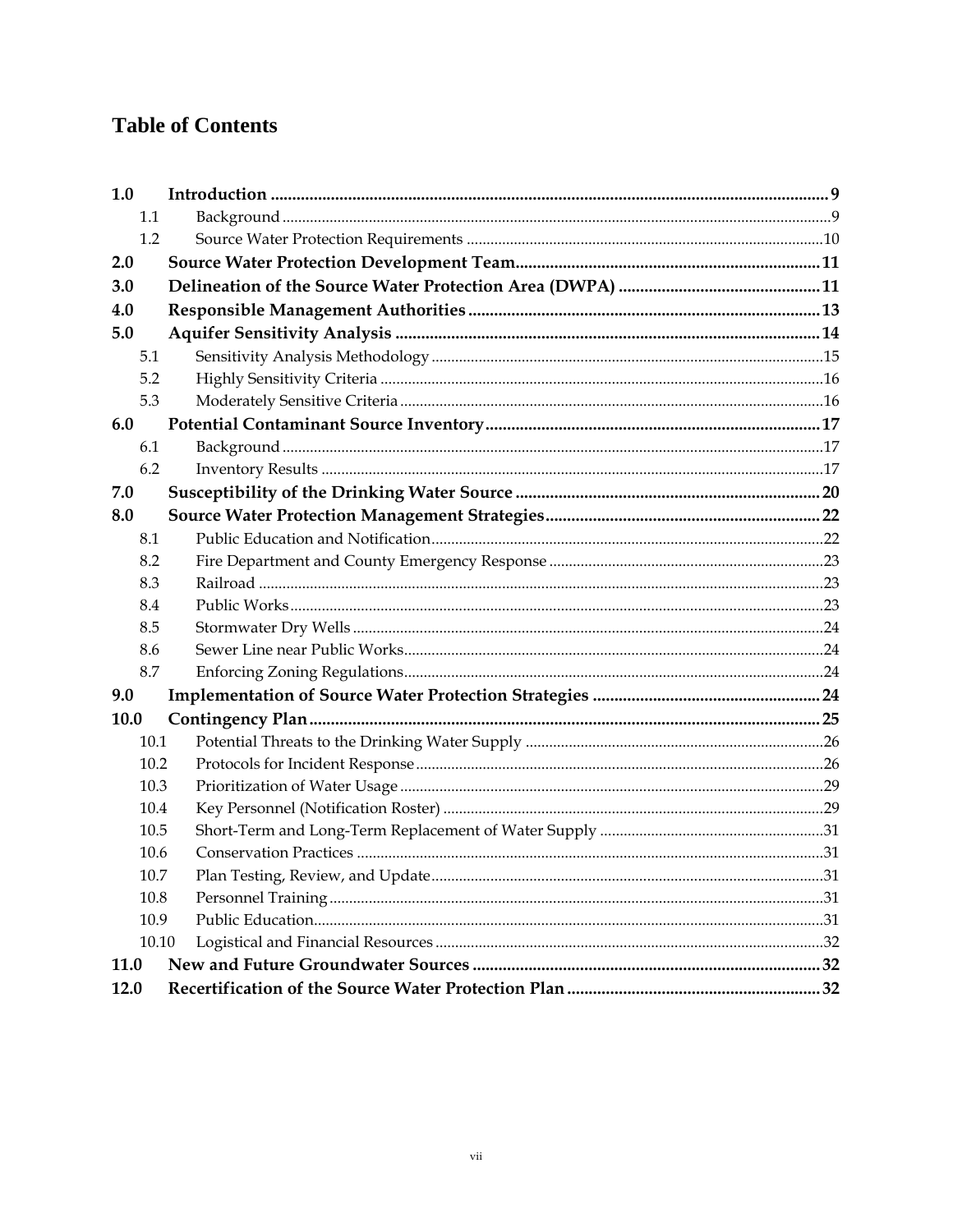# **Table of Contents**

# **Tables**

| Table 1 | List of Potential Contaminant Sources                          |
|---------|----------------------------------------------------------------|
| Table 2 | <b>Implementation Impact/Benefit Score</b>                     |
| Table 3 | Time Frame for the Implementation of SWP Management Strategies |

# **Figures**

| Figure 1  | Site Vicinity Map                                   |
|-----------|-----------------------------------------------------|
| Figure 2  | <b>Well Locations</b>                               |
| Figure 3  | Drinking Water Protection Area Delineation and TOTs |
| Figure 4  | Drinking Water Protection Area and City Limits      |
| Figure 5  | <b>Aquifer Sensitivity Map</b>                      |
| Figure 6a | Potential Contaminant Sources Map (small scale)     |
| Figure 6b | Potential Contaminant Sources Map (large scale)     |

# **Appendices**

| Appendix A Technical Memorandum regarding Delineation of Source Water Protection Area, |
|----------------------------------------------------------------------------------------|
| Columbia City, Oregon, Equant and GSI, July 25, 2013                                   |
| Appendix B City Ordinance 00-536-O: Water Curtailment Plan                             |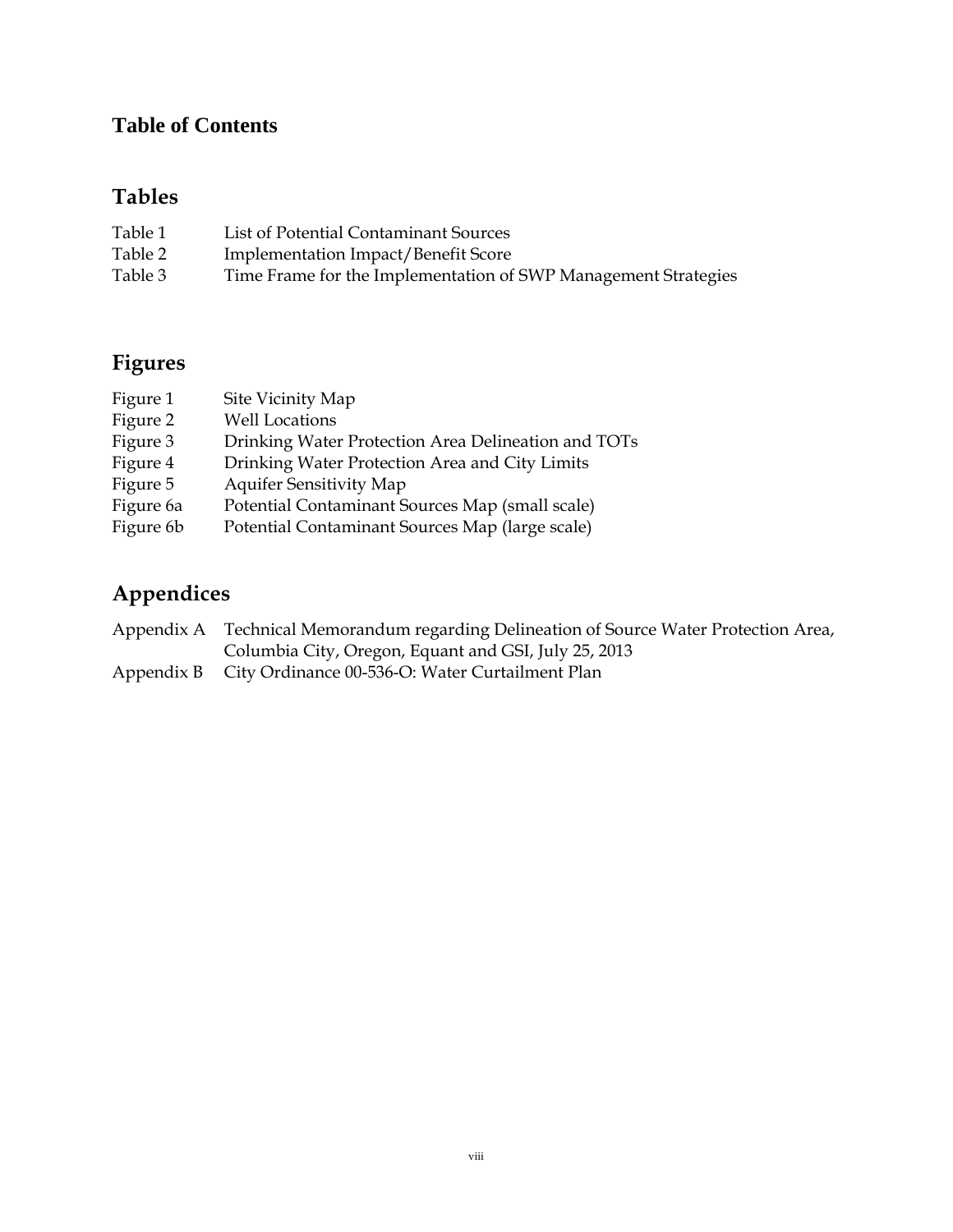## **1.0 Introduction**

The City of Columbia City (City) is located in northwestern Oregon on the banks of the Columbia River approximately 31 miles north of the City of Portland on Highway 30. Figure 1 is a site vicinity map showing the location of the City and the Columbia River. The population of the City of Columbia City was estimated to be 1,945 in July 2013. The City's drinking water is currently supplied by City Wells PW-1 and PW-2 and an "as needed" connection with the City of St. Helens.

The City recognizes the importance of protecting its drinking water supply, not only for the present, but for the future as well. The costs associated with contaminated drinking water are high, both in dollars and public opinion. Safe drinking water is essential to the long term sustainability of the City, its population and economy. Developing an approach to protect that resource will reduce the risks of a contamination event occurring. In this document, the City outlines its strategies for protecting its drinking water sources.

## *1.1 Background*

In the 1986 Amendments to the Safe Drinking Water Act (SDWA), the U.S Environmental Protection Agency (EPA) introduced the concept of protecting public drinking water. The initial focus was on groundwater through the Wellhead Protection Program. States were required to develop individual programs consistent with EPA guidelines. Oregon adopted the state's Wellhead Protection Program in 1996. The 1996 SDWA Amendments expanded the program to include surface water systems and changed the program name to Source Water Protection.

 Oregon adopted rules consistent with the 1996 amendments in 1998. The Department of Environmental Quality (DEQ) is the lead agency for drinking water protection in Oregon, working in conjunction with the Oregon Health Authority's (OHA) Drinking Water Program. Consistent with the 1993 Oregon Legislature, protecting drinking water supplies in Oregon is voluntary.

The 1996 Amendments mandated that states develop Source Water Assessments (SWA) for public water supplies in order to provide the systems with the information they would need to develop individual protection plans., i.e., where their drinking water comes from (Delineation), what potential contaminant sources (PCSs) occurred within the delineated area (PCS Inventory), and what is the susceptibility of the drinking water supply is to these PCSs. The SWA for the City was recently updated (Equant and GSI Water Solutions, Inc, 2013), and the results of that revised SWA forms the basis of the City's Source Water Protection Plan (SWPP) provided in the text below.

The SWA summarized the local geology and well construction issues as they pertain to the quality of the drinking water source. The report identified the area believed to be most critical to preserving water quality (i.e., Drinking Water Protection Area) and have identified PCSs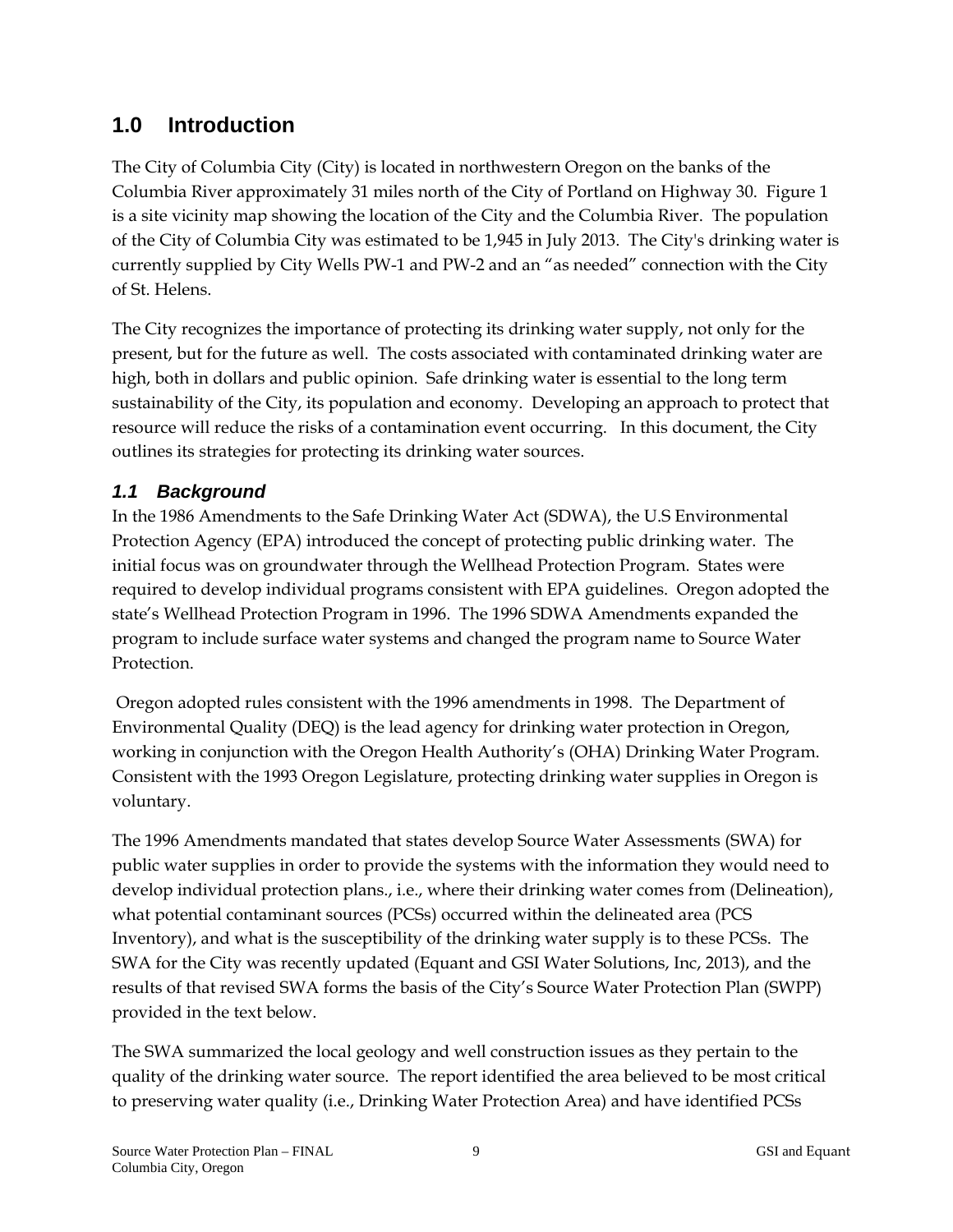within that area. In addition, the report provided recommendations, i.e., Best Management Practices, regarding the proper use and practices associated with some common PCSs. The City believes public awareness is a powerful tool for protecting drinking water and information in the SWA, as well as in this report, will help increase public awareness about the relationship between land use activities and drinking water quality.

## *1.2 Source Water Protection Requirements*

The EPA identified seven elements that need to be addressed in a Source Water Protection Plan. These are described in detail in DEQ's Administrative Rules OAR 340-040-0170. Note that in these rules, the original term "Wellhead Protection" is used in place of Source Water Protection.

- 1. The Drinking Water Protection Areas must be delineated as described under OHA's rules under OAR 333-061-0057(1)(i). In Oregon, the delineation, provided by the SWA, includes an aquifer sensitivity analysis, i.e., how rapidly contaminants may move from the surface to the aquifer.
- 2. The Plan shall identify all the Responsible Management Authorities and jurisdictional boundaries of each within a Drinking Water Protection Area.
- 3. An inventory identifying the potential sources of contamination within the Drinking Water Protection Area(s) shall be completed. In Oregon, the inventory contained within the SWA, is combined with the sensitivity analysis to determine the susceptibility of the water supply to a specific PCS at a specific location within the Drinking Water Protection Area(s).
- 4. Develop a Management Plan, identifying the management action(s) to be employed to reduce the risk of contamination to the groundwater from existing and future PCSs, and a justification for the proposed management actions and level of protection provided.
- 5. Development of a contingency plan for the SWAs in accordance with OHA rules under OAR 333-061-0057(3)
- 6. A process for the siting of new public water system wells or springs in accordance with OHA rules under OAR 333-061-0057(2);
- 7. A description of the public participation efforts shall be included in the Plan, including:
	- a. Documentation that property owners and residents within the DWPA were notified of the development of a Protection Plan
	- b. Formation of a Team from a new or existing group to develop the Plan
	- c. Description of steps taken to provide opportunity for various interests within the affected area to participate;
	- d. Documentation that all local public hearing procedures were followed in developing and adopting the Plan

Any city that wishes to submit their respective plan for certification must meet the above conditions. The DEQ takes the lead in plan approval and certification while OHA certifies the delineation and reviews the Contingency Plan and New Sources elements. The following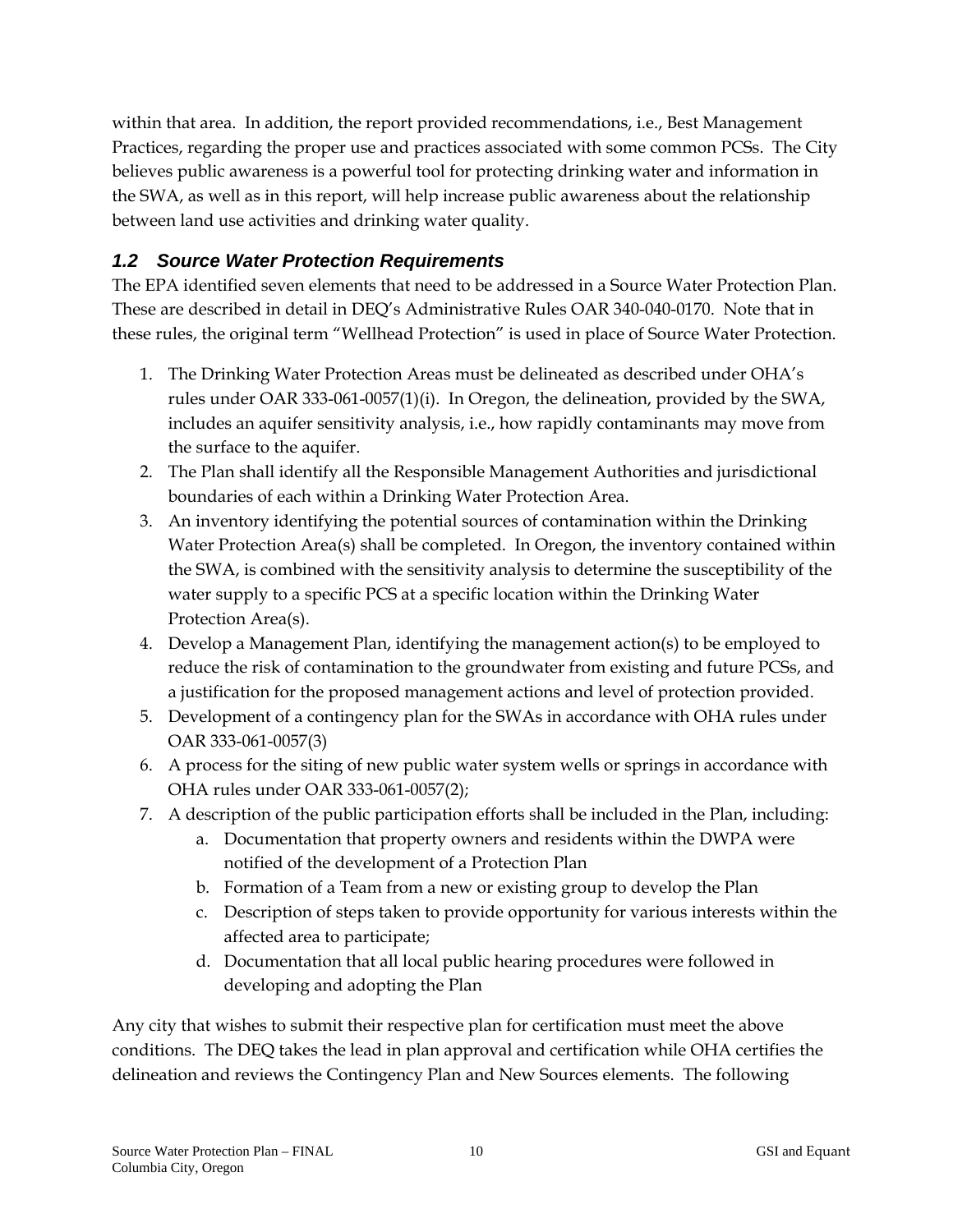sections describe how the development of the City's Source Water Protection Plan adheres to the required elements listed above.

# **2.0 Source Water Protection Development Team**

Early in the Plan development process, the City realized the benefit of gathering input from local stakeholders (residents, businesses, etc.). In early meetings with the City Administrator and the City's Planning Director, it was decided that the City's Public Works Superintendent and Water/Sewer Committee would be well suited to participate in Plan development since they are knowledgeable of the City's water supply system and the committee represent various stakeholder interests.

Therefore, the Source Water Protection Development Team consists of the following members, all of which are Columbia City citizens:

- Leahnette Rivers, City Administrator/Recorder
- Micah Rogers, Public Works Superintendent
- Josh Fromm, Co-Chair of the Water/Sewer Committee City Council Member/construction worker by trade
- Sally Ann Marson, Co-Chair of the Water/Sewer Committee City Council President/retired from the banking industry
- John Burdett Committee Member retired public works superintendent
- Robert Campbell Committee Member retired natural gas sales and marketing representative
- Charles Garman Committee Member vice president of large marine vessel sales
- Bill Guy Committee Member electrical engineer
- Finos Lunsford Committee Member insurance agent
- Larry Preston Committee Member retired civil engineer/water district general manager

# **3.0 Delineation of the Source Water Protection Area (DWPA)**

The delineation of the Drinking Water Protection Area (DWPA) is a fundamental aspect of the source water assessment. When information regarding the DWPA location is provided to the community, it enables the community to develop management strategies that will have the most impact with regard to preserving long-term drinking water quality. For groundwater systems, the DWPA identifies the area on the surface which directly overlies the portion of aquifer that supplies enough groundwater to the well, wellfield, or spring to meet long-term water demand. Once delineated, the DWPA outline is placed on a map that provides the community with the knowledge of the geographic area where contamination poses the greatest threat to the drinking water supply.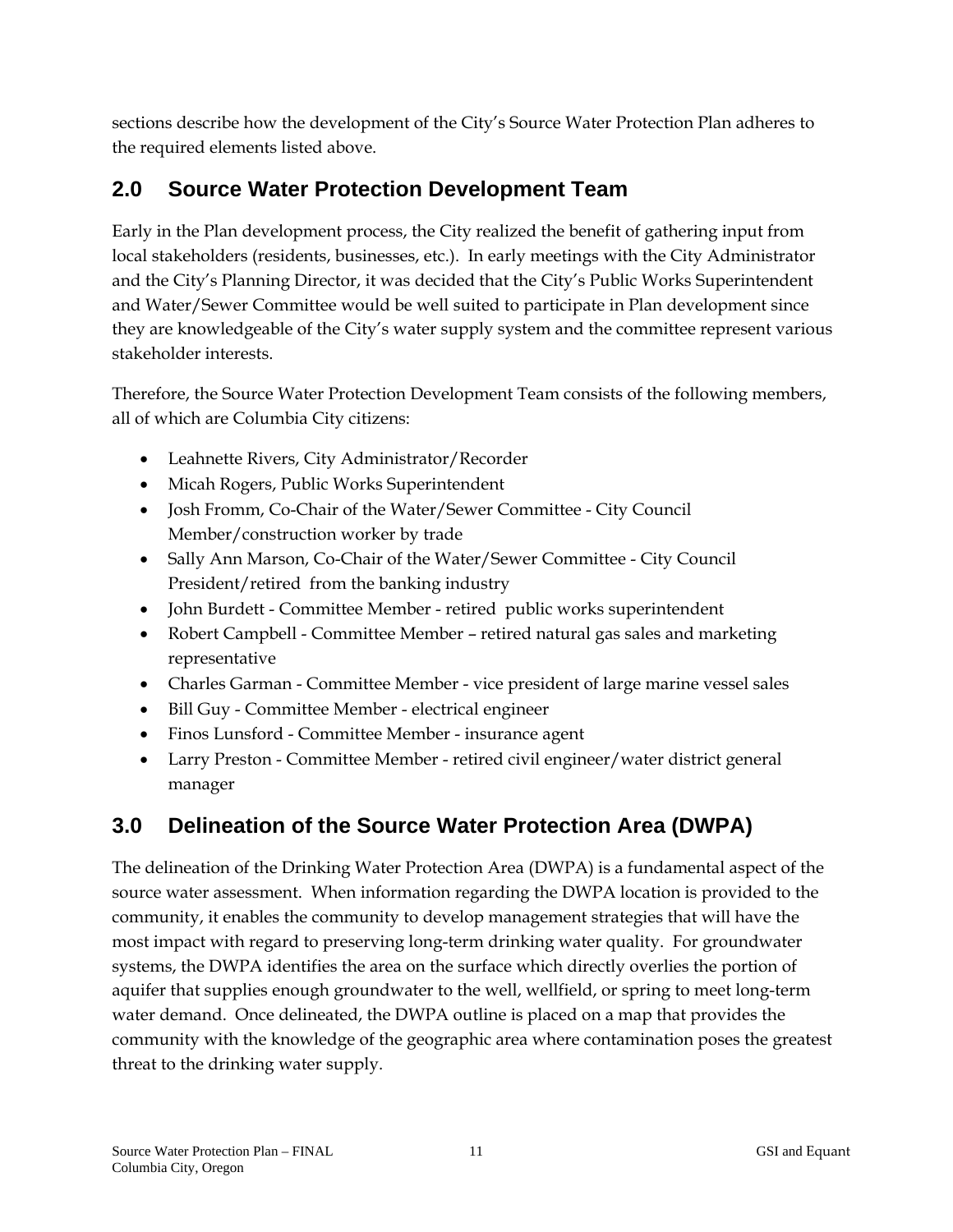Equant and GSI completed DWPA delineation for Columbia City and summarized the results in a technical memorandum dated June 20, 2013 (Appendix A). Refer to the memorandum for information on the hydrogeologic conceptual model, delineation methodology, groundwater flow model development, and capture zone analysis. The delineation also considered the presence of potentially interfering wells, including the City of St Helens' Ranney Wells (R-2 and R-3 are currently active). The locations of the City's water supply at Public Works and the City of St Helens Ranney Wells are shown below in Figure 2.



**Figure 2: Well locations. PW-1 and PW-2 represent the City's water supply wells at Public Works. R-1, R-2, and R-3 represent City of St Helens Ranney Collector wells.** 

The results of the Source Water Protection Area delineation (synonymous with DWPA) are shown below in Figure 3. The figure also shows Time-of-Travel zone (TOT) estimates which are time estimates for groundwater to flow from the zone boundary to the wells.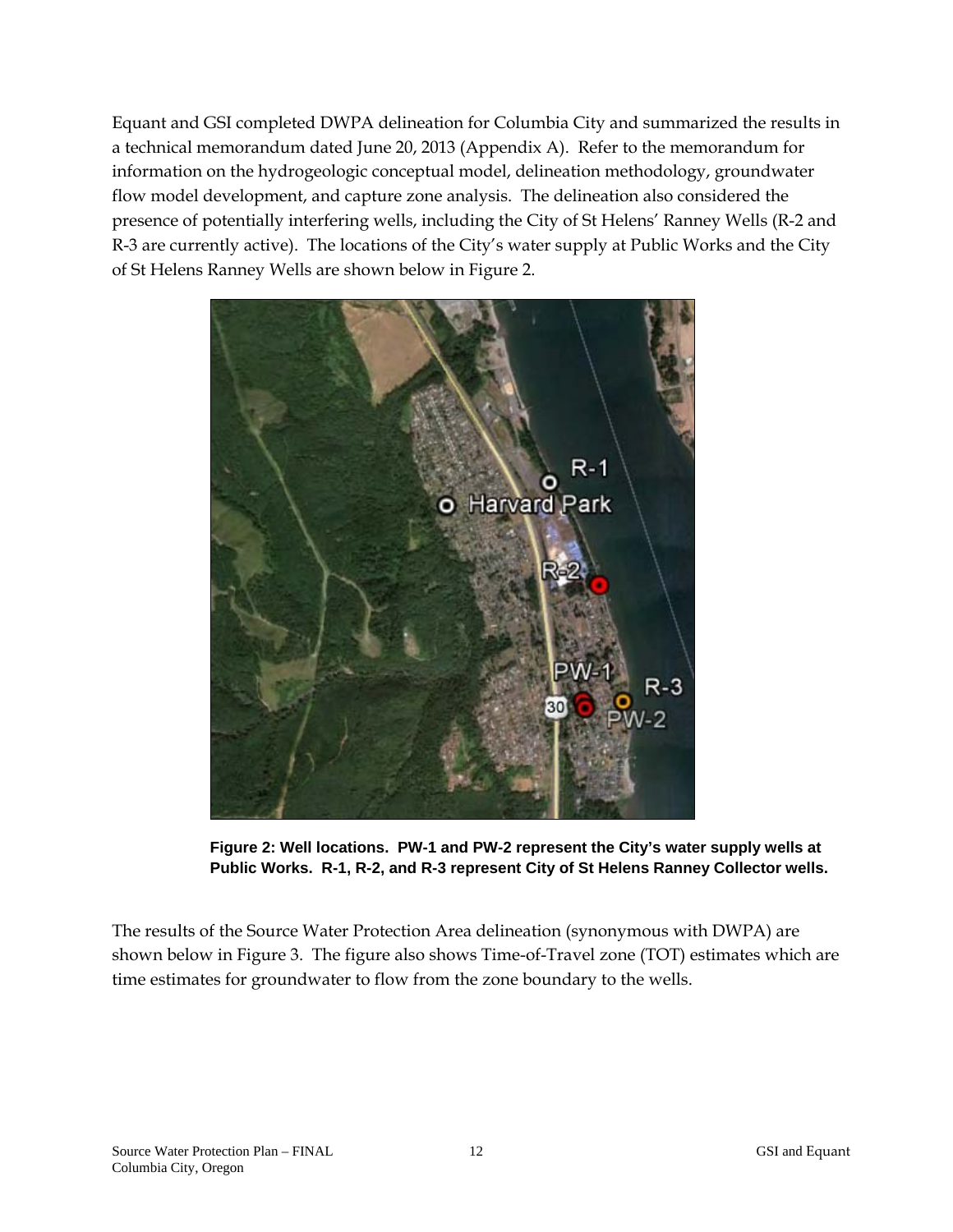

**Figure 3. Delineation of DWPA with time-of-travel zones: 1-year TOT (red), 1-2 year TOT (yellow), and 2-5 year TOT (green).** 

The SWPA Delineation memorandum was submitted to OHA for certification. The OHA certified the DWPA delineation (Delineation Certificate #0017) as documented in a letter to Columbia City, dated July 25, 2013.

## **4.0 Responsible Management Authorities**

The Drinking Water Protection Area (DWPA) is the area most critical to preserving water quality. Responsible management authorities associated with the DWPA are discussed in this section. The entire 1- and 2-year TOT zones lie within the City Limits and coincident Urban Growth Boundary and are therefore under the City's jurisdiction (Figure 4 below). Approximately 50percent of the area within the 2-5-year TOT zone is also within the City Limits. The 5-year TOT zone, however, extends beyond the City Limits/Urban Growth Boundary and falls with the Columbia County's jurisdiction. A small wedge of County jurisdiction occurs along the Columbia River Highway as it enters the SWPA from the south. Both the State's Columbia River Scenic Highway (Hwy 30) and the railroad cross the SWPA within the 1-year TOT zone (Figure 4 below).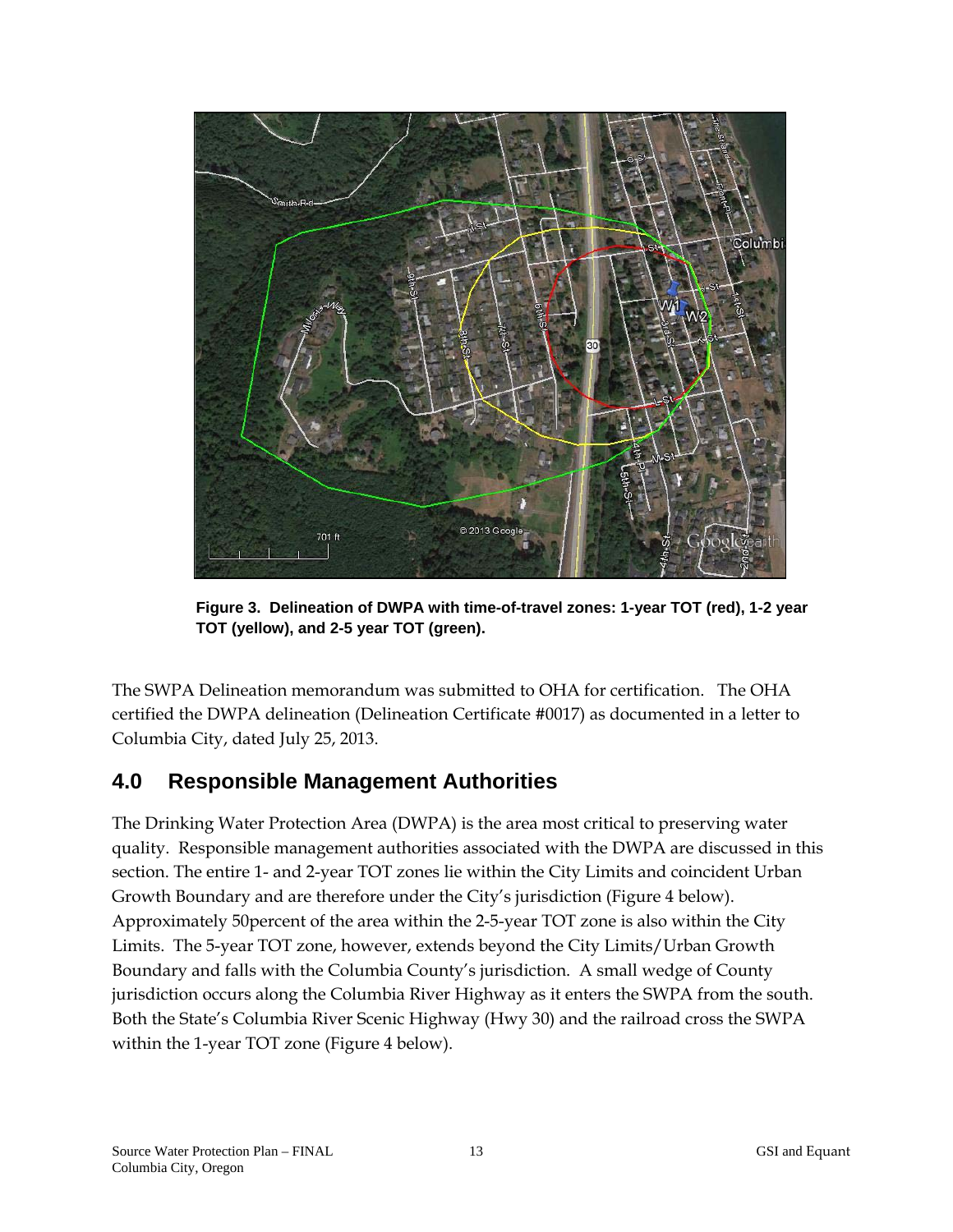

**Figure 4. Map showing the location of Columbia City's Drinking Water Protection Area relative to the City Limits boundary (dash-dot line). Shaded areas represent the following: red = 1 year time-of-travel (TOT), orange = 1-2 year TOT, and yellow = 2-5 year TOT.**

## **5.0 Aquifer Sensitivity Analysis**

After the DWPA was delineated, the aquifer susceptibility to potential contaminant sources inside the DWPA was evaluated. Aquifer susceptibility is dependent on two factors, the natural environment's characteristics that permit migration of a contaminant to the aquifer (i.e., aquifer sensitivity) and the presence, distribution, and nature of the potential contaminant sources within the DWPA (i.e., the PCS Inventory). It should be understood that the public water system's drinking water source cannot be susceptible to contamination, even if the aquifer is sensitive, unless potential contaminant sources are present within the DWPA. Therefore, the intent of the sensitivity analysis is to identify those areas within the DWPA where the aquifer is most sensitive to contamination.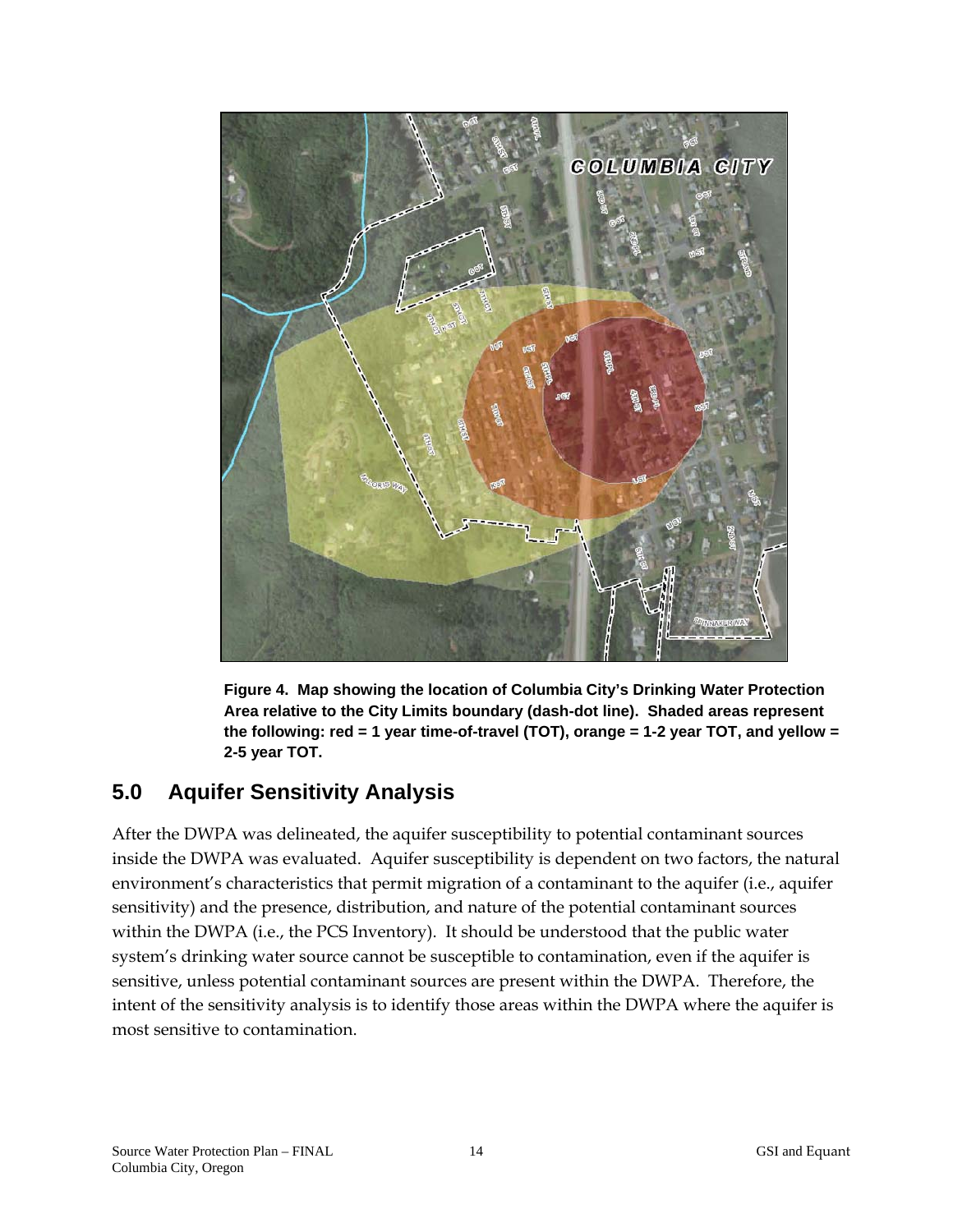## *5.1 Sensitivity Analysis Methodology*

Aquifer sensitivity refers to those natural factors characteristic of the aquifer and overlying materials, in addition to those that are imposed upon the aquifer, such as well construction, that increase the potential for both surface and subsurface contaminants to gain access to the aquifer. The aquifer sensitivity analysis depends on a number of factors that can collectively or individually allow the aquifer to become contaminated. Factors considered during the sensitivity analysis are described below and presented in detail in the Source Water Assessment Report (GSI, 2013). Characteristic factors pertaining to sensitivity are categorized as highly or moderately sensitive. Those factors related directly to the well or wellfield are conditions that can be corrected by the water system, thus potentially lowering the overall sensitivity. However, those factors related to the aquifer tend to be a direct result of natural conditions and in most cases cannot be modified.

- **Depth to the Aquifer**. The depth to the first water-bearing zone below the casing seal is important in controlling the aquifer's sensitivity because it relates to the time of travel from the surface to groundwater. The greater the distance and estimated travel time, the greater is the potential for the contaminant to be degraded to insignificant levels during downward movement.
- **Aquifer Characteristics**. Aquifer characteristics refer to the geologic material (lithology) that groundwater is moving through and how the lithology controls that movement.
- **Soil Types**. Although soils usually comprise a very small portion of the overburden above the aquifer, they are the first natural barrier between the surface and the watertable. Therefore, the amount of time it takes for water to pass through the soil zone can be used as a factor in determining overall aquifer sensitivity.
- **Infiltration Potential**. The infiltration potential is related to the time it takes for water to travel to the aquifer (permeability of the material from the surface to the aquifer) and the amount of water (precipitation + irrigation) that is available.
- **Well Construction**. If improperly constructed, these wells can become conduits for contamination to move from the surface or near-surface environment into the well and down to the aquifer. The City's water supply wells at Public Works are considered properly constructed.
- **Water Quality Monitoring History**. Most groundwater contamination originates at the surface (accidental/deliberate spills, chemical applications, roadway/parking lot runoff, etc.) or in the shallow subsurface (underground storage tanks, septic systems, shallow injection wells, etc.) therefore, a review of water quality monitoring results for each water system can provide valuable information regarding aquifer sensitivity.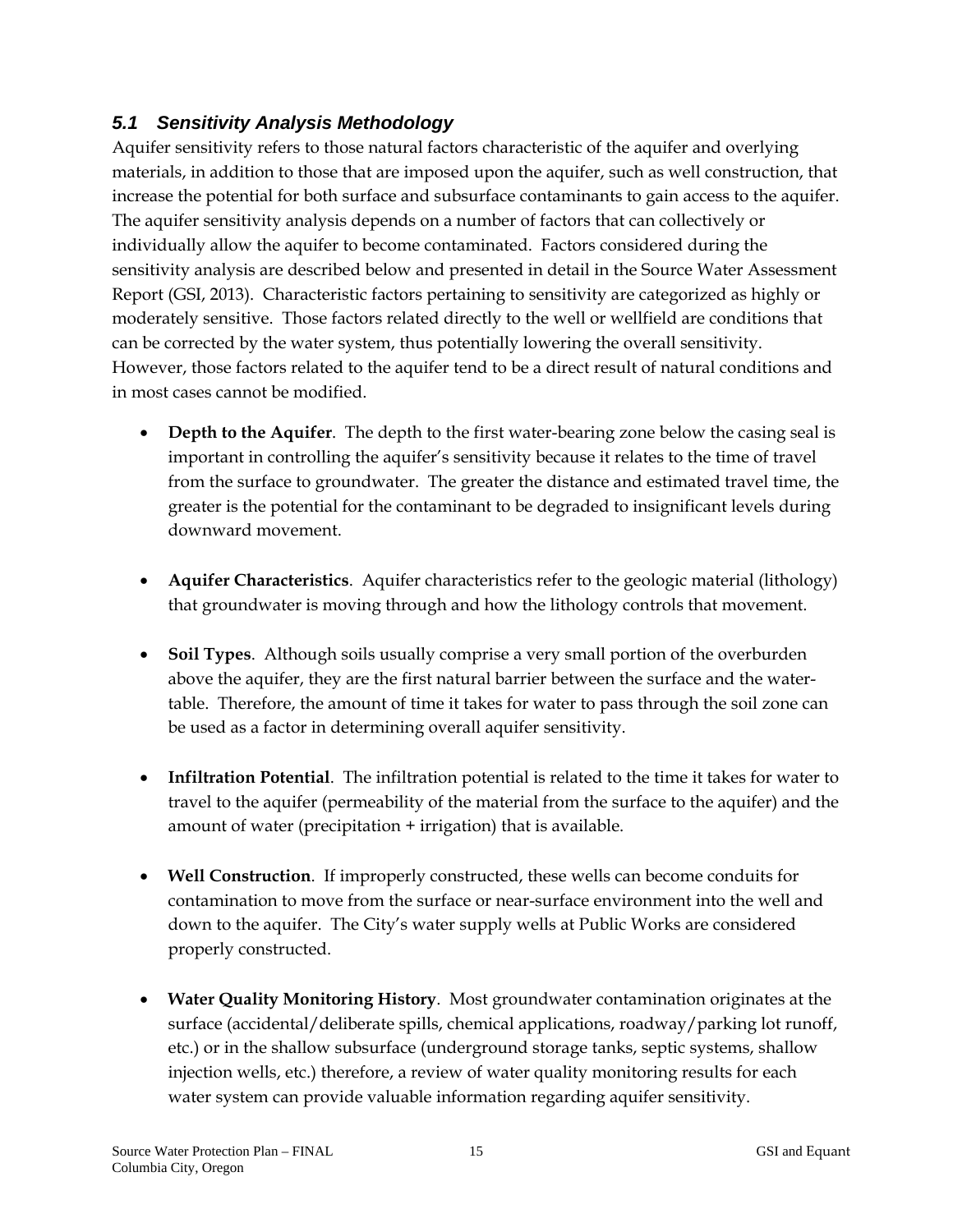## *5.2 Highly Sensitivity Criteria*

Based on our assessment of the well reports and available monitoring history for the City, the aquifer supplying wells PW-1 and PW-2 is not highly sensitive. However, soils with high and moderate permeability occur in the DWPA (Figure 5 below).

### *5.3 Moderately Sensitive Criteria*

Based on our analysis within the DWPA, the aquifer supplying wells PW-1 and PW-2 is considered moderately sensitive because of occurrence of nitrate in the 2.7 to 3.8 mg/L range and a moderate infiltration potential at both sites. The DWPA contains highly permeable shallow soils, i.e., the Latourell Silt Loam and the Multnomah Loam. Highly permeable soils are those soils for which it has been estimated to take less than 65 hours for water to pass through their profile under saturated conditions. The area covered by these soils is shown in red in Figure 5. The City of Columbia City's drinking water source meets criteria for moderate sensitivity.



**Figure 5. Aquifer sensitivity as a function of soil zone permeability and time required for water to move through them. Red indicates high sensitivity (<65 hours), yellow indicates moderate sensitivity (65 – 256 hours) and green reflects low aquifer sensitivty (>256 hours). The 1-, 2-, and 5-year time-of-travel zones are shown.**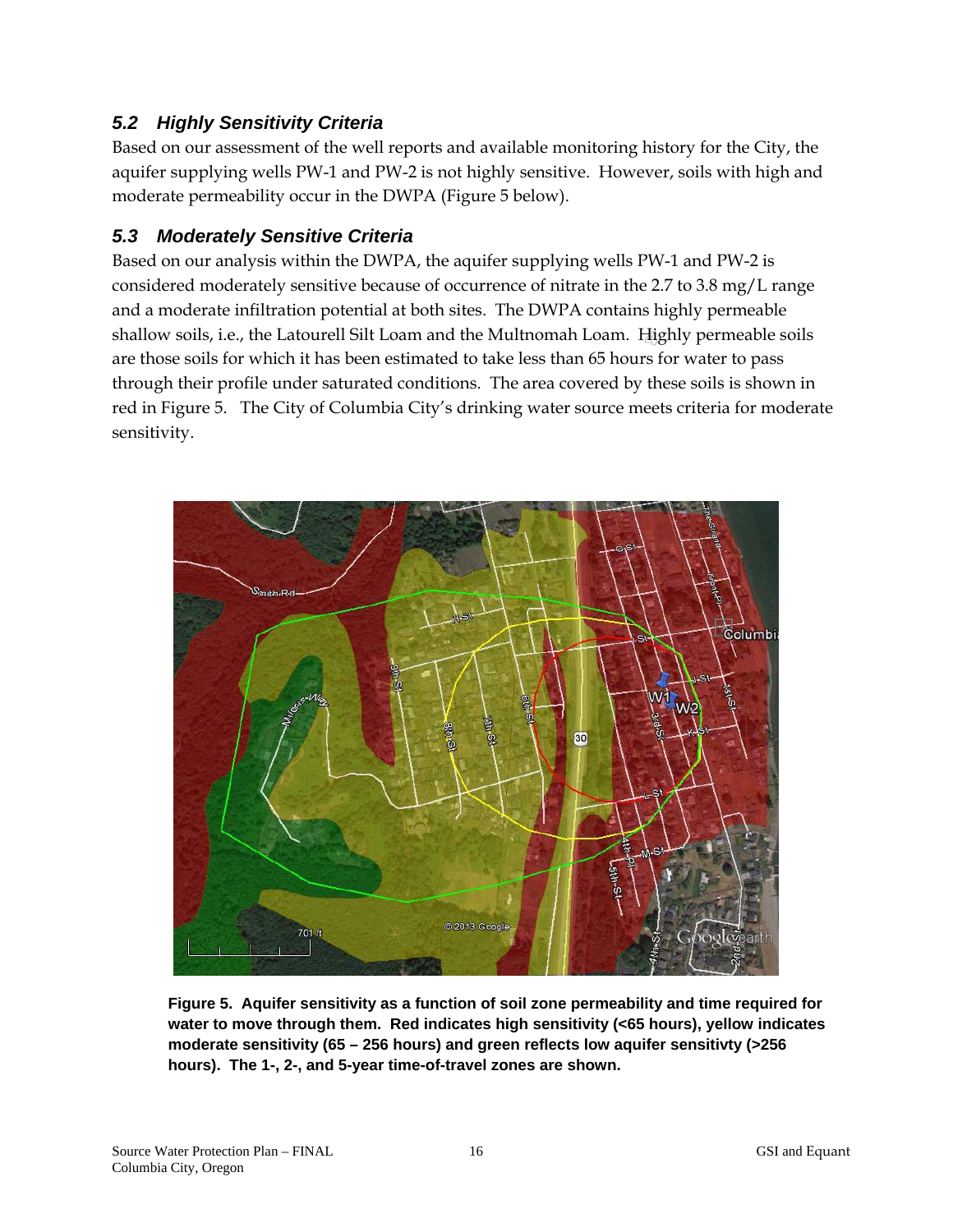## **6.0 Potential Contaminant Source Inventory**

This section discusses the methods and results of the inventory of potential contaminant sources that was completed during the Source Water Assessment (GSI, 2013). The primary intent of the inventory was to identify and locate significant potential sources of any of the contaminants of concern within the DWPA. Significant sources of contamination can be defined as any facility or activity that stores, uses, or produces, the contaminants of concern and has a sufficient likelihood of releasing such contaminants to the environment at levels that could contribute significantly to the concentration of these contaminants in the source waters of the public water supply. The results of the inventory provide:

- Information on the locations of potential contaminant sources, especially those that present the greatest risks to the water supply,
- An effective means of educating the local public about potential contaminant sources, and
- A reliable basis for developing a local management plan to reduce the risks to the water supply.

## *6.1 Background*

The inventory was focused primarily on the potential sources of contaminants regulated under the federal Safe Drinking Water Act (SDWA). The inventory was designed to identify several categories of potential sources of contaminants including micro-organisms (i.e., viruses, *Giardia*, *Cryptosporidium*, and bacteria); inorganic compounds (i.e., nitrates and metals); and organic compounds (i.e., solvents, petroleum compounds and pesticides). Contaminants can reach a water body (groundwater, rivers, lakes, etc.) from activities occurring on the land surface or below it. Contaminant releases to water bodies can also occur on an area-wide basis or from a single point source.

It is advantageous to identify as many potential risks as possible within the DWPA during the inventory. It is important to remember the sites and areas identified in this section are only potential sources of contamination to the drinking water. Environmental contamination is not likely to occur when contaminants are used and managed properly.

Past, current, and possible future potential sources of contaminants were identified through a variety of methods and resources: including review of DEQ and other agencies' databases of currently listed sites, interviews with City staff, review of aerial photograph, and field observations as discussed in the Source Water Assessment Report (GSI, 2013).

#### *6.2 Inventory Results*

Potential contaminant sources were identified within the delineated one, two, and five-year time-of-travel zones (TOT) (Figures 6a and b below and Table 1; note that PCS #7 was originally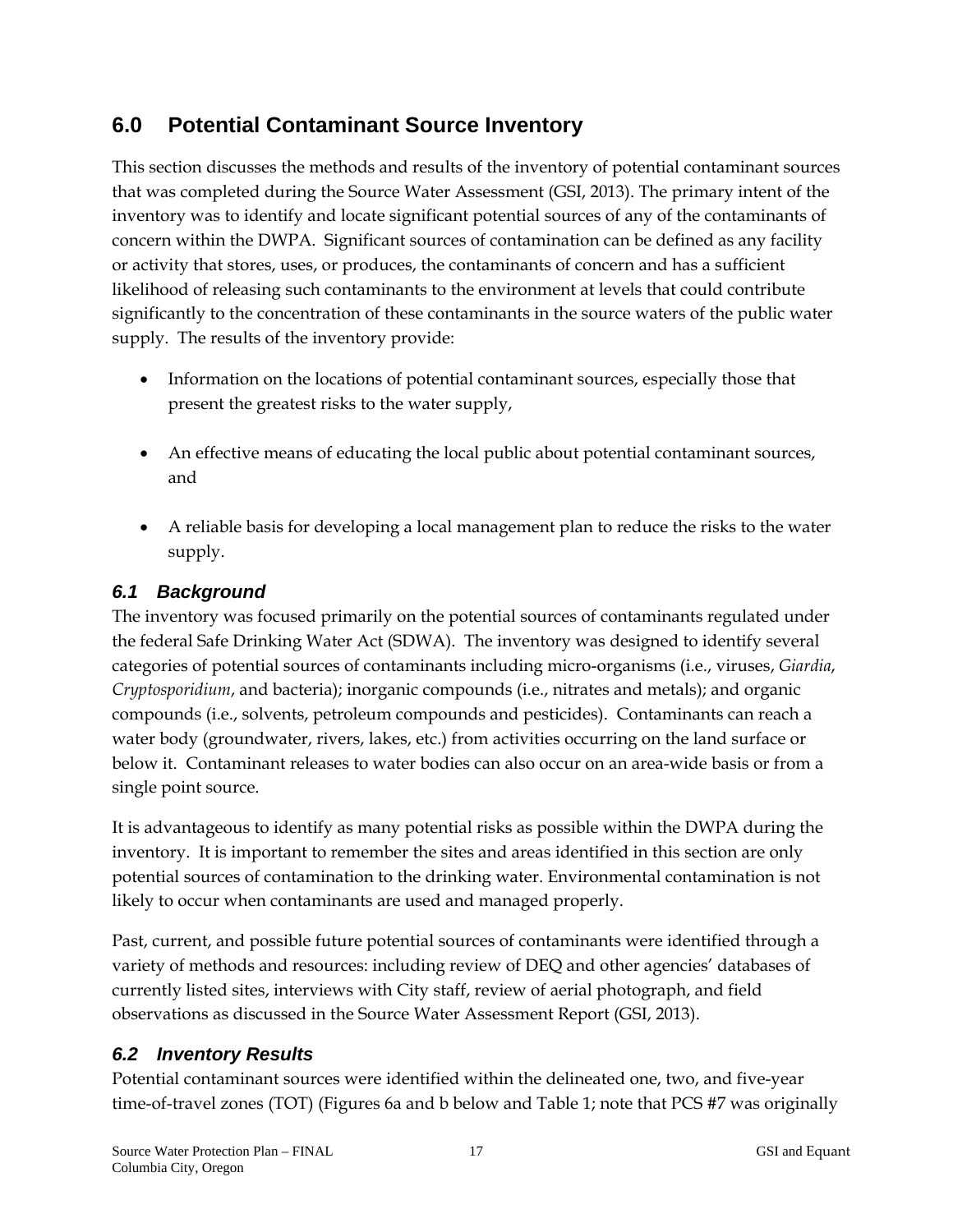identified as a PCS, but later determined to be of no risk. As a result, it was removed from the list). The delineated DWPA for the wells is primarily dominated by municipal and residential land uses. A total of ten moderate to high potential contaminant sources were identified within the two-year time-of-travel zone for the wells. The potential contaminant sources in this area include higher density (urban) residential dwellings, municipal sewer lines, the Public Works Shop, stormwater dry wells, parking lots, the railroad, and the highway. Area-wide potential sources such as the residential areas and sewer lines extend into the 2- to 5 year TOT. Most of the potential sources pose a relatively moderate to higher risk to the drinking water supply.

The size of the DWPA is designed to approximate the next 5 years of groundwater supply for the City of Columbia City Public Water System. The City's DWPA is shown in Figure 6a below. The 2-year TOT shown on the map is specifically used as a conservative estimate of the survival time of some viruses in groundwater. Based on assessment results, the aquifer is not considered highly sensitive to contamination. Therefore, even though potential sources of viruses occur within the DWPA (sewer lines, urban residential housing and surface water), the drinking water supply is not considered susceptible to viral contamination. The City currently disinfects their water for bacteria and viruses (4-log virus removal).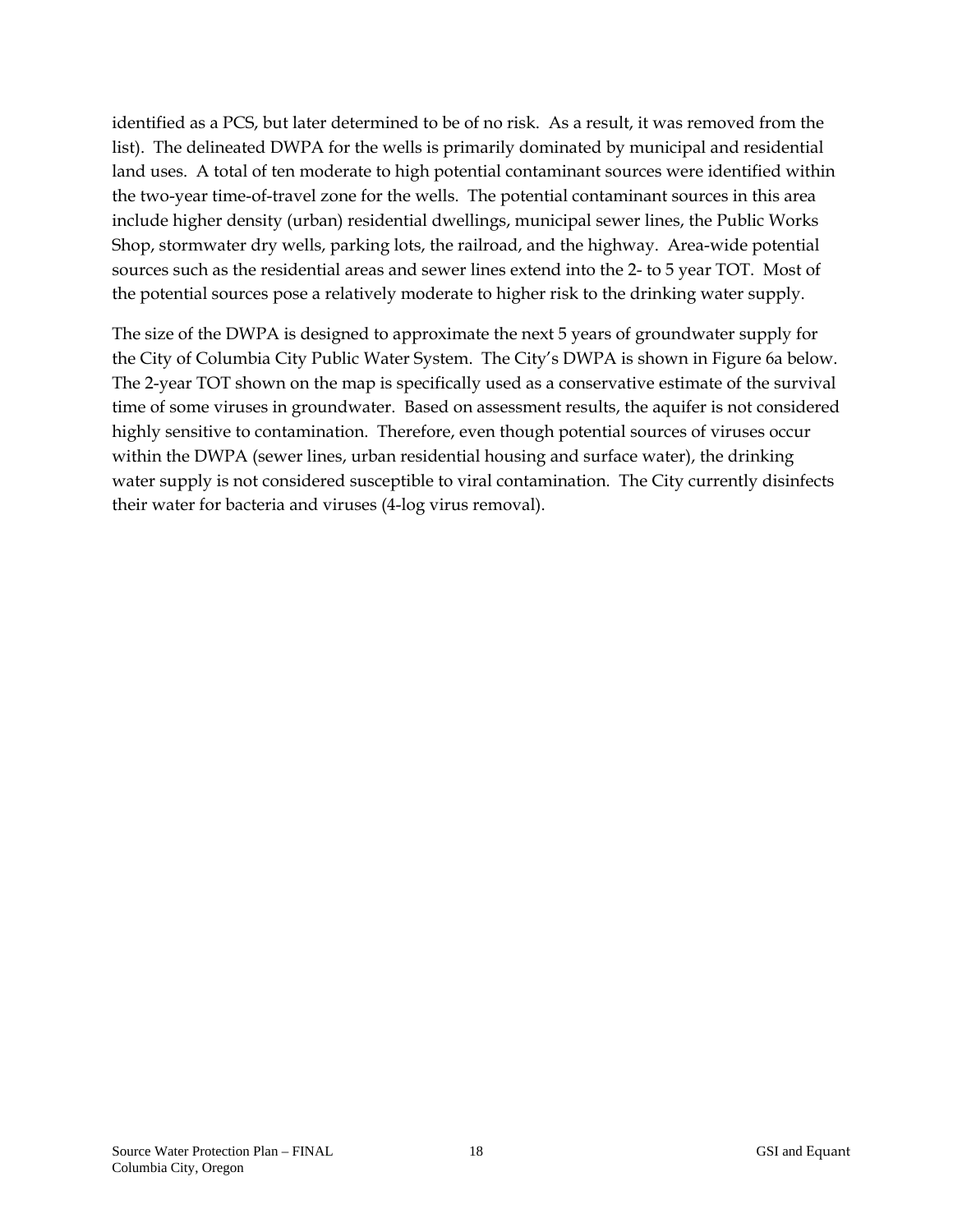

**Figure 6a. Locations of identified potential contaminant sources overlain on the soil sensitivity**  zones within the DWPA of Columbia City. The 1-, 2-, and 5-year time-of -travel zones are shown. **High risk sources are shown as squares, moderate risks as circles, and low risks as triangles. Associated numbers reflect PCS identities inidicated in Table 1.**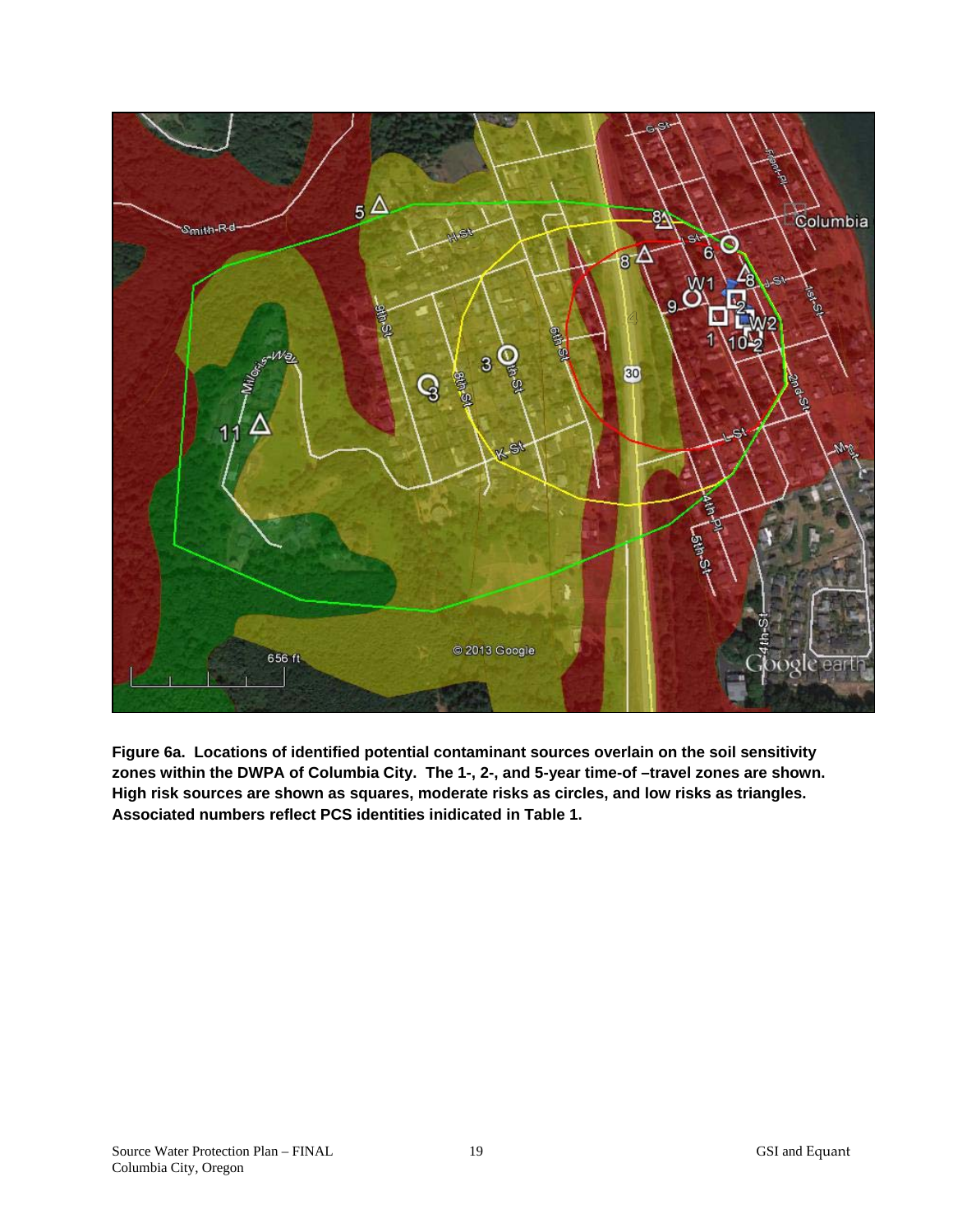

**Figure 6b. As in Figure 6a, except larger scale showing Public Works Shop and City wells.**

# **7.0 Susceptibility of the Drinking Water Source**

Drinking water susceptibility is defined as the potential for contamination within the DWPA to reach the wells being used by the City. The overall purpose of the susceptibility analysis is to identify the potential threats to drinking water quality and help prioritize community efforts for minimizing the contamination risk associated with those threats. Therefore, the susceptibility analysis is dependent on four factors: 1) the location of the DWPA, 2) the sensitivity associated with the wells 3) the natural sensitivity of the aquifer to contamination, and 4) the occurrence and distribution of high- and moderate-risk PCSs within the DWPA.

The susceptibility analysis was completed by overlaying the potential contaminant source inventory results onto a map of the highly and moderately sensitive aquifer areas within the DWPA. These areas are where rapid infiltration of water from the surface is most likely to occur. The sensitivity with the DWPA is reflected by shallow soil permeability (Figure 6a and 6b). The City chose to address all high- and moderate-risk potential contaminant sources that occur within the DWPA in order to reduce the risk of contaminated drinking water supply.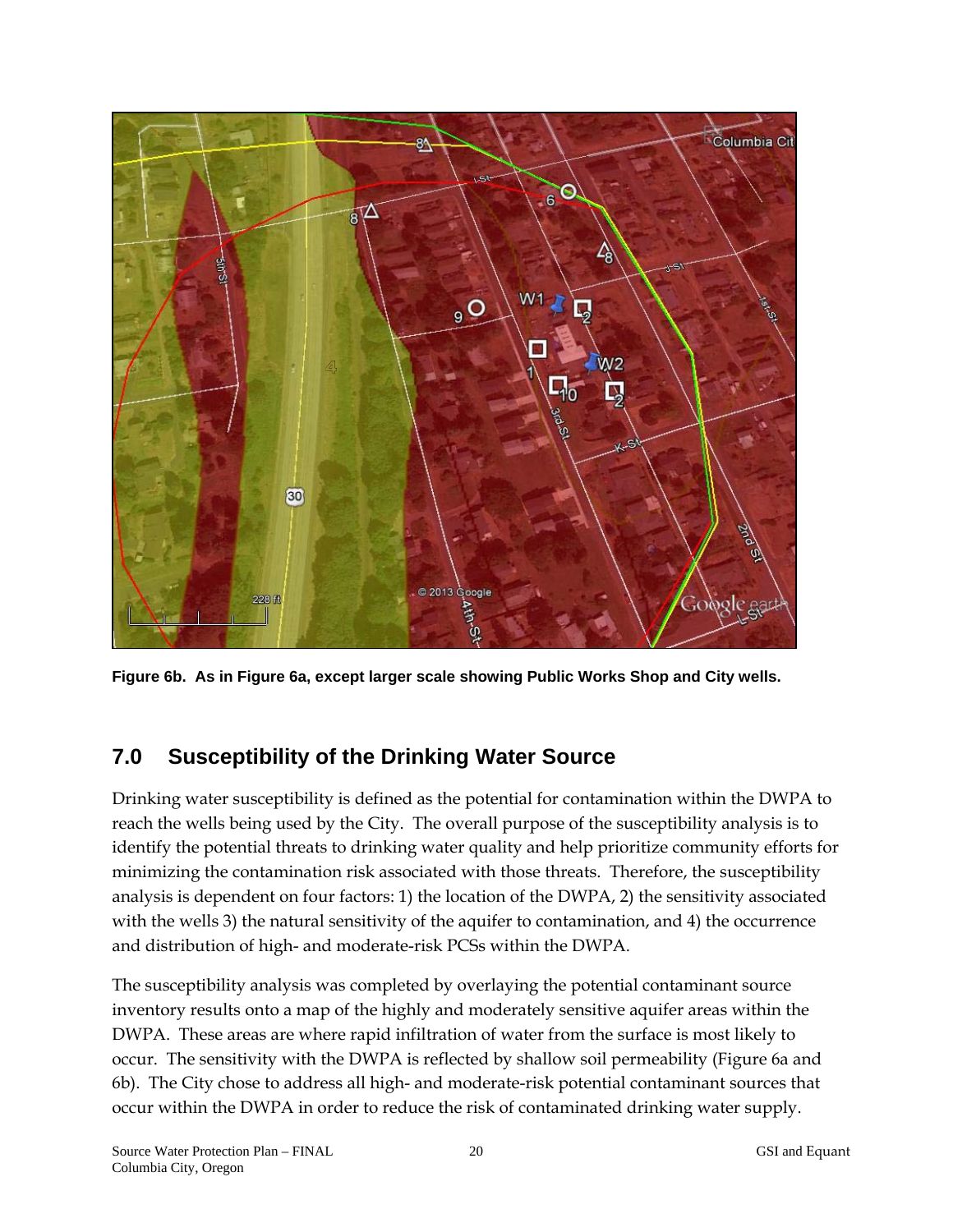In the Source Water Assessment, a total of 13 potential contaminant source sites were identified inside the DWPA (Figures 6a and 6b). A total of 10 PCS sites occur inside the 2-year TOT and 3 sites lie within the 2-year to 5-year TOT. Of the PCSs inside the 2-year TOT, 4 are of high-risk (sewer lines (throughout the 2-year TOT), the Public Works Shop, and chemical storage), 3 are moderate relative risks (urban residential, transportation roadways, parking lot and dry wells) and 3 are low risk (Decommissioned USTs). Three PCSs, urban-density housing (moderate risk), low-density residential housing and a burned structure (lower risk), occur within the 2- to 5 year TOT. Note that the potential contaminant sources sewer lines and urban housing occur throughout the area although shown as two and three points each, respectively, on the map.

Based on the analysis, the relative susceptibility to specific potential contaminant sources, the Assessment Report considered the City's water supply wells to be highly susceptible to potential contaminant sources (sites 1, 2 and 3, 4, 6, and 9).

To guide the development of the protection strategies, the relative susceptibility was combined with the specific time-of-travel zone to illustrate the benefit of developing protection strategies (Table 2). Those PCSs of moderate to higher risk PCSs in highly sensitive areas within the 1 year TOT zone (Figure 6b) had higher benefit scores. PCSs with higher benefit scores should have a higher priority with respect to the development of management strategies.

| Implementation Impact/Benefit Score <sup>1</sup> based on<br>Table 2.<br>Susceptibility <sup>2</sup> and Time-of-Travel Zone <sup>3</sup> |                                                      |                                                                                                                                                |  |  |
|-------------------------------------------------------------------------------------------------------------------------------------------|------------------------------------------------------|------------------------------------------------------------------------------------------------------------------------------------------------|--|--|
| <b>Higher Benefit</b><br><b>Benefit Score* = 9</b>                                                                                        | <b>Moderate Benefit</b><br><b>Benefit Score*</b> = 6 | <b>Lower Benefit</b><br><b>Benefit Score* &lt; 6</b>                                                                                           |  |  |
| 1. City Shop<br>2. Sewer Lines<br>3. Urban Residential<br>6. Parking Lot<br>9. Stormwater Dry Wells<br>$(2 \text{ in the 1 year } TOT)$   | 3. Urban Residential<br>4. State Hwy and Railroad    | 5. Burned Structure<br>8. Decommissioned UST<br>11. Rural Residential<br>9. Stormwater Dry Well<br>$(1 \text{ in the } 2-5 \text{ year } TOT)$ |  |  |

*1. Benefit Score = Susceptibility score x Proximity zone score* 

*2. Susceptibility Score: 3 points for highly susceptible (high to moderate risk and high sensitivity); 2 points for moderately susceptible (high risk in low sensitivity; moderate risk in moderate sensitivity); 1 point for lower susceptibility (moderate risk in low sensitivity and all low risk PCSs)* 

*3. Time-of-Travel (TOT) zone score: 3 points for within 1 year TOT; 2 points for between 1 and 2 year TOT; 1 point for between 2 and 5 year TOT.*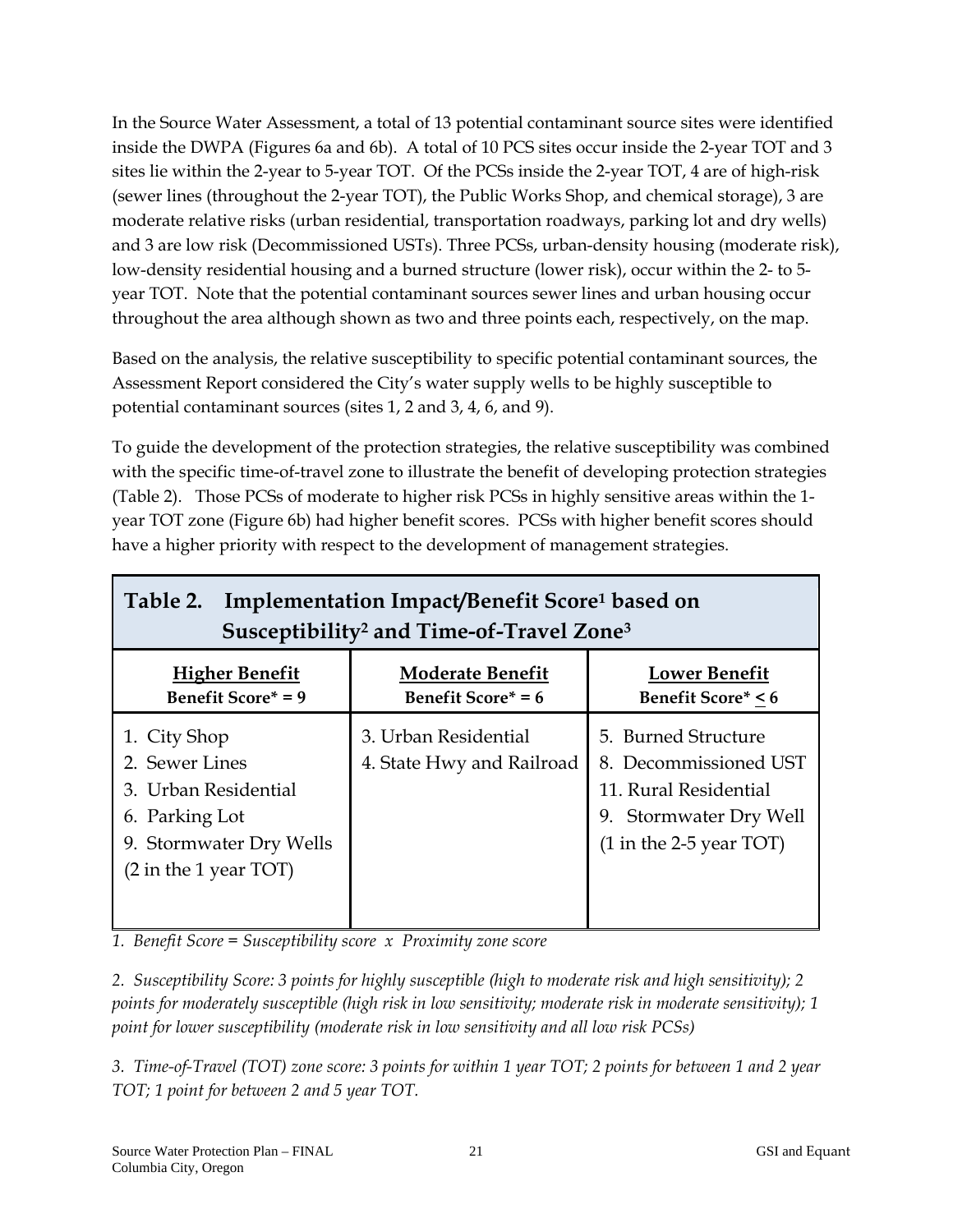# **8.0 Source Water Protection Management Strategies**

In considering management strategies, the City worked towards the goal of reducing the risk of contamination of their drinking water. All of the management strategies developed by the SWP Team, as described below, meet that goal.

The City has already adopted several management strategies and Best Management Practices (BMPs) to prevent releases of hazardous substances and minimize the risk of contaminating the City's water supply wells. The following sections summarize the City's SWP management strategies.

## *8.1 Public Education and Notification*

The City recognizes that an informed population is more likely to accept and contribute to the SWP Plan.

- 1. Install notification signs along Highway
	- a. Install signs (e.g., "Entering the Source Area for Columbia City's Drinking Water") at DWPA boundaries east and west along Highway 30 and along selected well-traveled streets in the City. The signs should include a phone number to report spills. Signs along Highway 30 will need Oregon Department of Transportation (ODOT) approval.
	- b. Develop a strategy for periodically altering the appearance of the signs (colored flagging?) so that they will continue to remind citizens of the importance of the resource.
- 2. Place maps of the DWPA in public places (e.g., library, City Hall, Community Center, post office, etc). Also post a map on the City's website
- 3. Provide for public education about drinking water protection.
	- a. Use the City's newsletter to make available to the public basic information about the water cycle, how groundwater occurs, and that groundwater is recharged from the surface, making it vulnerable to surface activities.
	- b. Make public education materials available to the public. Use information available from the DEQ (http://www.deq.state.or.us/wq/dwp/assistance.htm) and EPA (http://cfpub.epa.gov/safewater/sourcewater/index.cfm) websites.
	- c. Notify citizens within the DWPAs. Use the City's newsletter and website to inform residents of their location and that they are living directly above their drinking water source.
	- d. Provide information to area businesses regarding drinking water protection and appropriate best management practices for their activities. Use materials available on DEQ's website

(http://www.deq.state.or.us/wq/dwp/assistance.htm).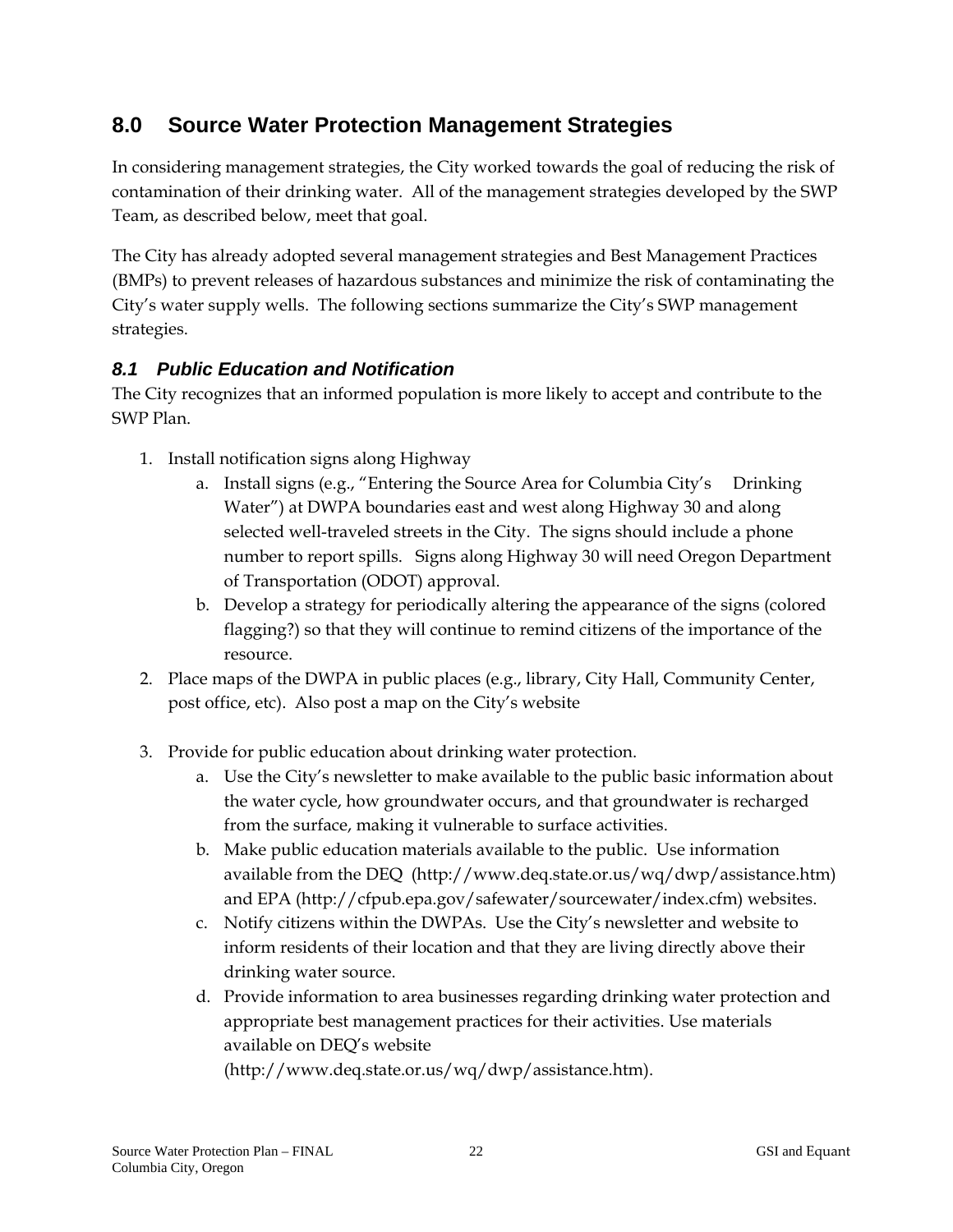#### *8.2 Fire Department and County Emergency Response*

The fire department and County Emergency Responders serve as a "first responder" to spills as well as to fires. Inadvertent flushing of chemicals into the soil may pose a risk to the aquifer.

- 1. The City will inform the local Fire Department about the location of the SWP area in order to ensure that fires are extinguished in a manner that minimizes risk to groundwater.
- 2. The City will notify emergency responders (e.g., police, fire department, County) regarding the location and sensitivity of the SWP area and to use special care in responding to spills or other releases.

#### *8.3 Railroad*

The rail line parallels highway 30 through the City. Although a railroad tanker spill within the DWPA is very unlikely, the consequences could be extremely detrimental to the aquifer used for the City's drinking water supply.

1. Notify the railroad of the sensitivity of the DWPA and its importance to the City's drinking water. Obtain approval from the rail line to install rail-side signs at the SWP area boundaries - "Entering the Source Area for Columbia City's Drinking Water". The signs should include a phone number to report spills. Signs may have to have color/shape changed semi-annually to ensure recognition.

#### *8.4 Public Works*

Based on the PCS Inventory, the City's Public Works Shop (PCS #1 in Figures 6a and 6b) provides vehicle maintenance as well as storage and handling of chemicals that may pose a risk to the aquifer beneath the DWPA.

- 1. According to City staff, there are several chemical products stored at the shop that have expired and can no longer be used. Equant has provided the City with a recommended chemical disposal vendor to facilitate removal.
- 2. Public Works uses a limited quantity of chlorinated solvents in the form of aerosol products (e.g., Brake Kleen, Engine Brite). However, chlorinated solvents have a high toxicity and are mobile in groundwater. Non-chlorinated solvent products are available as a substitute and are recommended at Public Works. Chemicals will be stored in a manner to provide secondary containment should a release occur.
- 3. BMPs already implemented at the Shop include: 1) used oil and used antifreeze are managed by a qualified disposal vendor, 2) no fuel tanks at Shop, 3) no floor drains in Shop, 4) no steam cleaning operations, 5) secondary containment berm around chemical product storage area, and 6) all vehicle servicing performed indoors.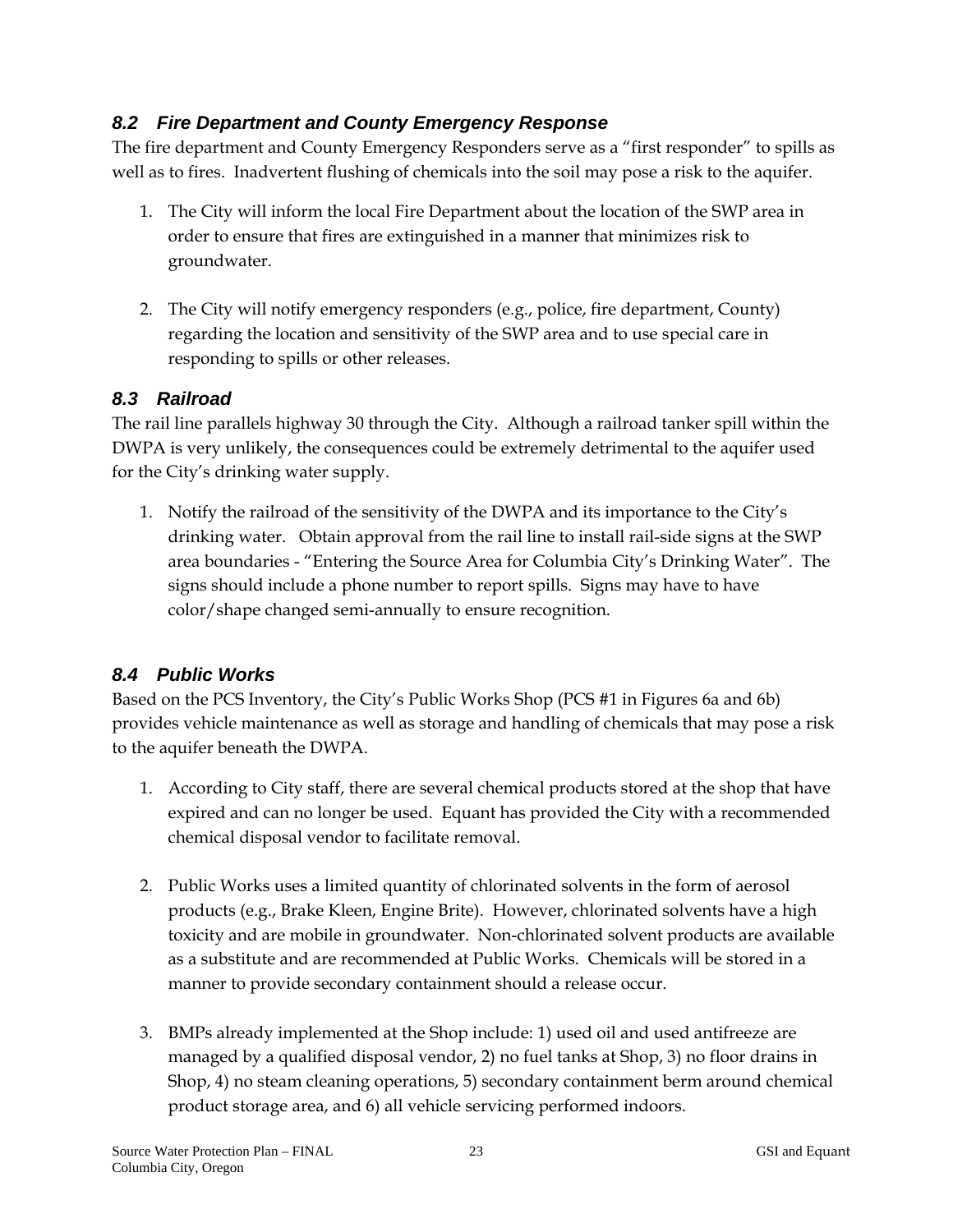#### *8.5 Stormwater Dry Wells*

Based on the City's 2007 Stormwater Management Plan (SMP) for Underground Injection Control (UIC) Systems Report, several dry wells are located within or near the DWPA (SMP ID #1A, #5, #6, #6B, and the parking lot dry well at "I" Street between 1<sup>st</sup> and 2<sup>nd</sup> Streets). Contaminants discharged to dry wells have a shorter vertical distance to migrate to groundwater compared to surface releases and, therefore, pose a higher risk to the aquifer beneath the DWPA.

- 1. The City's 2007 SMP for UICs is more than five years old. To meet the DEQ's UIC requirements, the SMP will be reviewed and updated.
- 2. The City will evaluate dry well alternatives related to the active dry wells located within the DWPA (e.g., dry well retrofits, alternate stormwater disposal and dry well decommissioning). If the dry wells will not be used for stormwater disposal, the dry wells will be decommissioned in accordance with DEQ requirements.
	- a. Dry wells #5 and #6 are located within the 1-year TOT.
	- b. Dry well #1A is located in the 2- to 5-year TOT and the parking lot dry well is located just outside the DWPA.
- 3. The City will decommission the abandoned dry well #6B in accordance with DEQ UIC requirements which includes pre-closure registration, soil sampling beneath the dry well, and a closure report.

#### *8.6 Sewer Line near Public Works*

According to City staff, the sanitary sewer lines are camera surveyed to assess conditions and potential leaks. However, the 4-inch main sanitary sewer line located along Second Place and west of the Public Works shop has not been camera surveyed.

1. The City will include the sewer main near the Shop during the next camera survey event.

## *8.7 Enforcing Zoning Regulations*

The City limits the storage or use of hazardous substances within the residential areas of the City. The City has in-place a "Home Occupation Type" permit requirement that allows the City to constrain activities within residential areas in order to minimize such activities.

# **9.0 Implementation of Source Water Protection Strategies**

The City realizes that Source Water Protection strategies can only be effective if they are implemented. Therefore, the City has developed the implementation plan described below. The City also realizes that the time frames may need to be adjusted should unforeseen conflicts or other issues arise.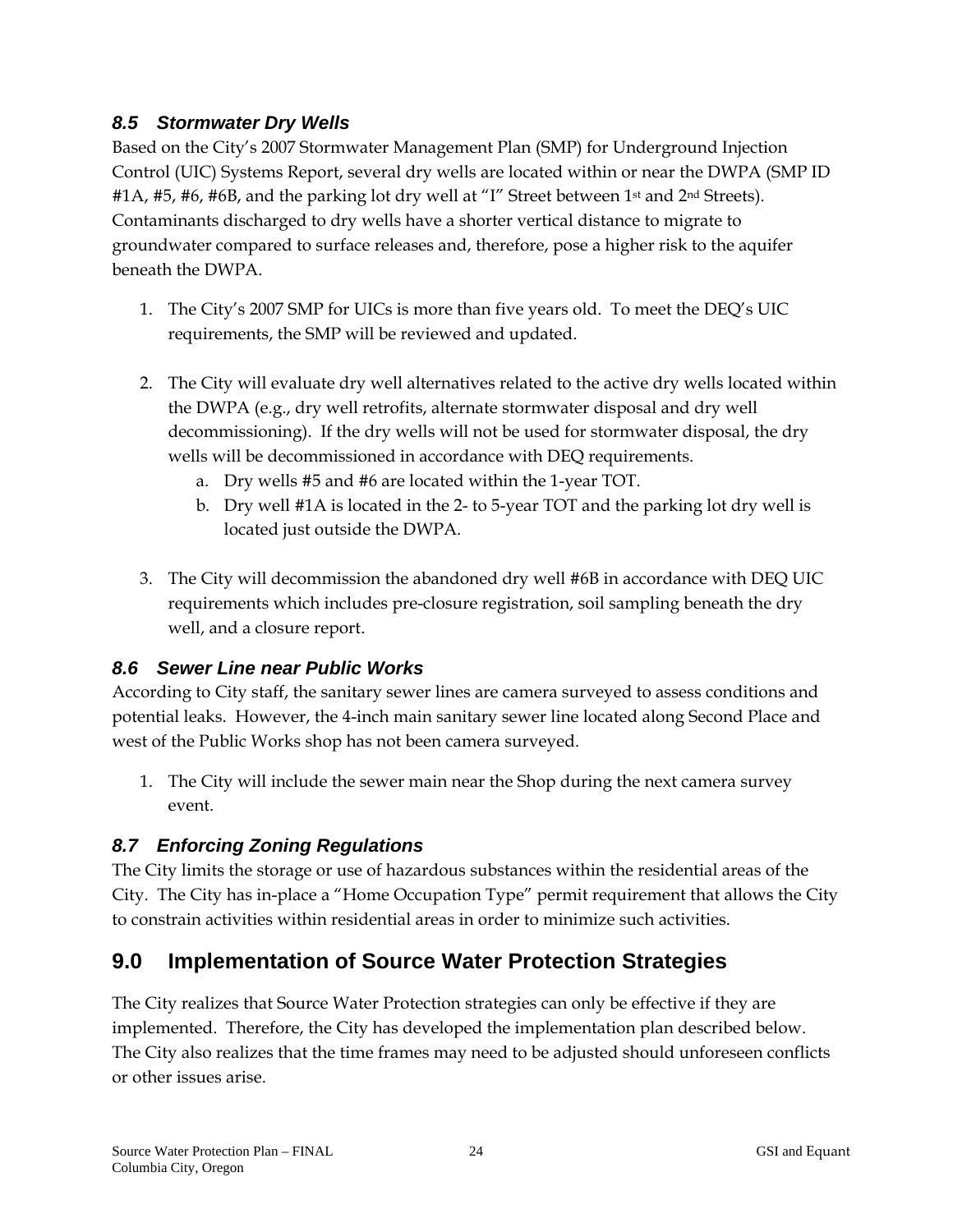| Tuble 9. This Flame for the implementation of bource water Flotechon<br>Management Strategies in Columbia City, Oregon |                                                                                                         |  |  |  |
|------------------------------------------------------------------------------------------------------------------------|---------------------------------------------------------------------------------------------------------|--|--|--|
| Year of<br>Implementation                                                                                              | <b>Management Strategy</b>                                                                              |  |  |  |
| 2014                                                                                                                   | $\Box$ 8.1.1 Install DWPA signs along highway                                                           |  |  |  |
|                                                                                                                        | $\Box$ 8.1.2 Provide DWPA maps in public places                                                         |  |  |  |
|                                                                                                                        | 8.1.3 Provide public education and information regarding SWP                                            |  |  |  |
|                                                                                                                        | 8.2.1 Notify Fire Dept. of special fire extinguishing procedures                                        |  |  |  |
|                                                                                                                        | Notify local emergency responders of DWPA location and<br>$\Box$ 8.2.2<br>sensitivity                   |  |  |  |
|                                                                                                                        | Notify railroad authority of DWPA location and sensitivity<br>$\Box$ 8.3.1                              |  |  |  |
|                                                                                                                        | $\Box$ 8.4.1 Remove out-of-date chemical products from City Shop                                        |  |  |  |
|                                                                                                                        | $\Box$ 8.4.2 Phase out use of chlorinated solvent products at City Shop                                 |  |  |  |
|                                                                                                                        | $\Box$ 8.5.1 Review and Update the 2007 SMP for UICs                                                    |  |  |  |
| 2015                                                                                                                   | $\Box$ 8.6.1 Perform a camera survey of the sewer line near the shop                                    |  |  |  |
| 2018                                                                                                                   | $\Box$ 8.5.2a Evaluate alternates for dry wells in 1-year TOT and<br>implement selected alternative     |  |  |  |
| 2024                                                                                                                   | $\Box$ 8.5.2b Evaluate alternates for dry well in 2-to 5-year TOT and<br>implement selected alternative |  |  |  |
|                                                                                                                        | $\Box$ 8.5.3 Decommission abandoned dry well                                                            |  |  |  |

# **Table 3. Time Frame for the Implementation of Source Water Protection**

# **10.0 Contingency Plan**

The management strategies of this plan provide mechanisms designed to reduce risk to groundwater contamination. In the event that a spill or other contamination release happens, the City should be prepared to deal with such an occurrence. The contingency plan describes procedures for responding to a contaminant release or disruption in the City's water supply. Many emergency response elements have already been developed for the City (refer to the 2009 Columbia County Multi-Jurisdictional Hazard Mitigation Plan Update).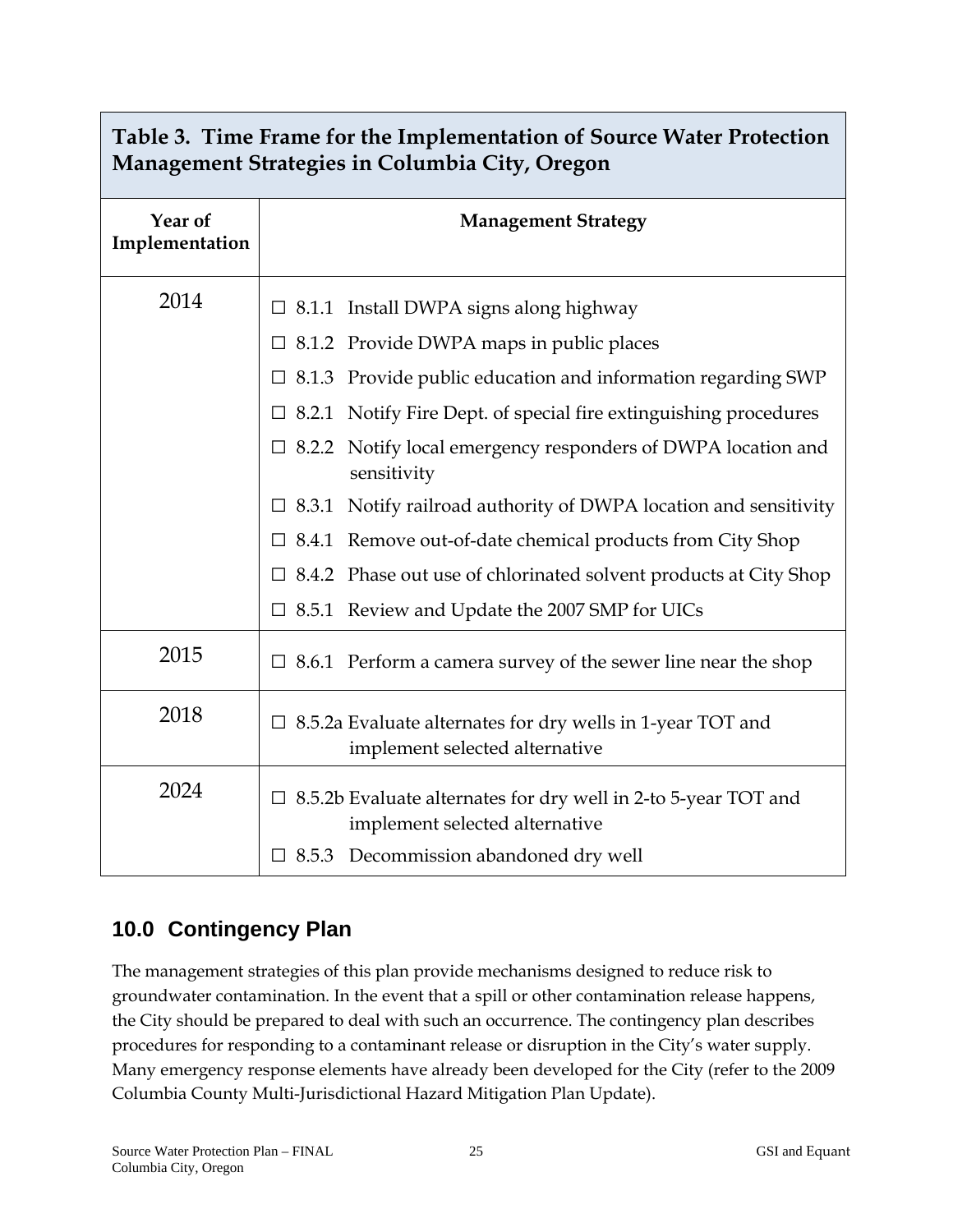The City's contingency plan addresses the ten elements required by the Oregon Drinking Water Protection Program. These elements include the following:

- 1. Potential Threats to the Drinking Water Supply,
- 2. Protocols for Incidence Response,
- 3. Prioritization of Water Usage,
- 4. Key Personnel and Development of Notification Roster,
- 5. Short and Long Term Water Supply Replacement,
- 6. Short and Long Term Water Conservation,
- 7. Plan Updating and Review,
- 8. Personnel Training,
- 9. Provisions for Public Education, and
- 10. Logistical and Financial Resources.

## *10.1 Potential Threats to the Drinking Water Supply*

Primary threats to Columbia City's drinking water system are related to an interruption of water delivery or contamination of the groundwater supply. Four types of events have been identified that could cause an interruption in delivery and/or contamination of the water supply, including:

- 1. Mechanical problems: power outage, broken main, pump failure;
- 2. Detection of a contaminant at the wellhead;
- 3. Chemical spill in the following zones of the drinking water protection area;
	- a. Within One-year time of travel (TOT) Transportation of fuels and other chemicals including the railroad and highway. Public Works shop and rural resident's use of hazardous chemicals, e.g., stored fuel, petroleum products, pesticides and fertilizers.
	- b. One-year to Five-year TOT Transportation of fuels and other chemicals. Rural resident's use of hazardous chemicals, e.g., stored fuel, petroleum products, pesticides and fertilizers.
- 4. Sabotage

The most likely threats to the drinking water system are mechanical failure, a chemical release within the groundwater protection area and a detection of a contaminant at the wellhead.

#### *10.2 Protocols for Incident Response*

This element details the appropriate response for the most likely potential threats listed above.

- 1. Mechanical and flooding related interruptions:
	- a. Rely on reservoir capacity for emergency storage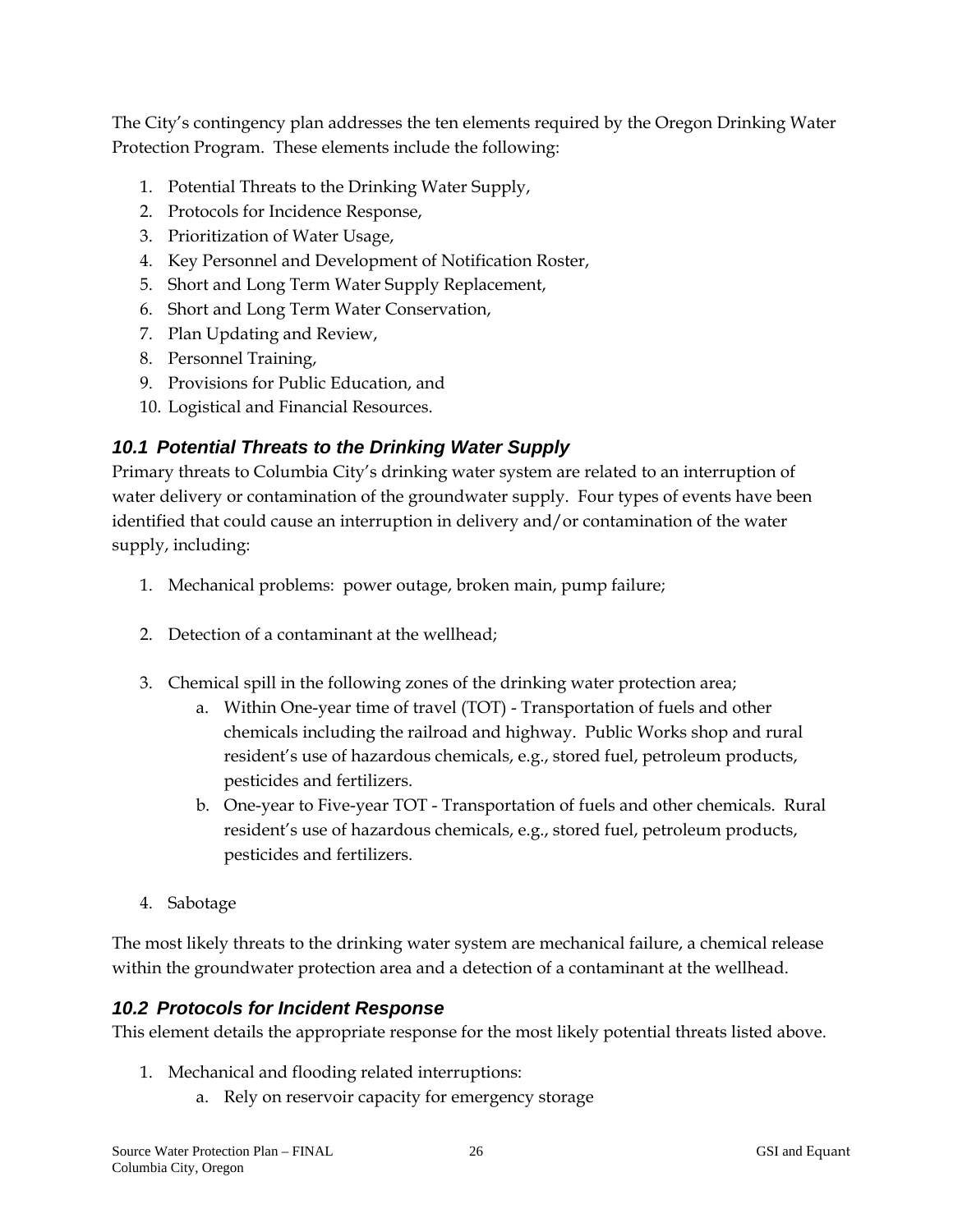- b. Apply conservation measures
- 2. Detection of Contaminant at the wellhead:

Response to the detection of a contaminant at the wellhead depends on whether the substance's concentration reaches or exceeds the maximum contaminant level (MCL). If the contaminant is detected at elevated levels, but still below the MCL, it is recommended that the City's customers be notified of the contaminants presence but that it is considered by the federal Safe Drinking Water Act to be safe to consume at that level. The OHA Drinking Water Program (DWP) should be consulted and quarterly monitoring implemented in order to determine that the concentration remains below the MCL. If the MCL is exceeded by the contaminant concentration, the following procedures should be implemented (DWP will consult):

- a. Shut down contaminated well(s)
- b. Implement conservation/curtailment plan, if necessary, as outlined in the City's Water Curtailment Plan (Appendix B)
- c. Identify local wells that may be affected or may cause migration of the contaminant
- d. Issue a public notice
- 3. Chemical spill within the drinking water protection area:

#### Within One-year TOT:

- a. Shut down the Public Works wells immediately. Do not restart well until the extent and character of the release has been determined and no risk to well is indicated.
- b. Contact Columbia County Emergency Response Coordinator if spill occurs.
- c. Follow communication procedures contained in Section 10.4 of this plan.
- d. Inform emergency responders that spill is within the drinking water protection area.
- e. Maintain up-to-date "North American Emergency Response Guidebook" to determine what chemicals have been spilled (Chemical ID number on vehicle) and their characteristics. Guidance for action in the event of an accident involving hazardous substances is provided in this guidebook. Contact the Oregon Fire Marshal (1-503-378-3473), CHEMTREC (1-800-424-9300 ) or CHEM-TEL, INC. (1-800-255-3924) as necessary for guidance.
- f. Follow procedures for approaching area to minimize risk to personnel.
- g. Have absorbent and containment material on hand. Use only if trained to do so.
- h. Identify local private wells that may also have to be shut down.
- i. Send news release to local media.
- j. Notify residents and businesses about conservation measures needed to be taken.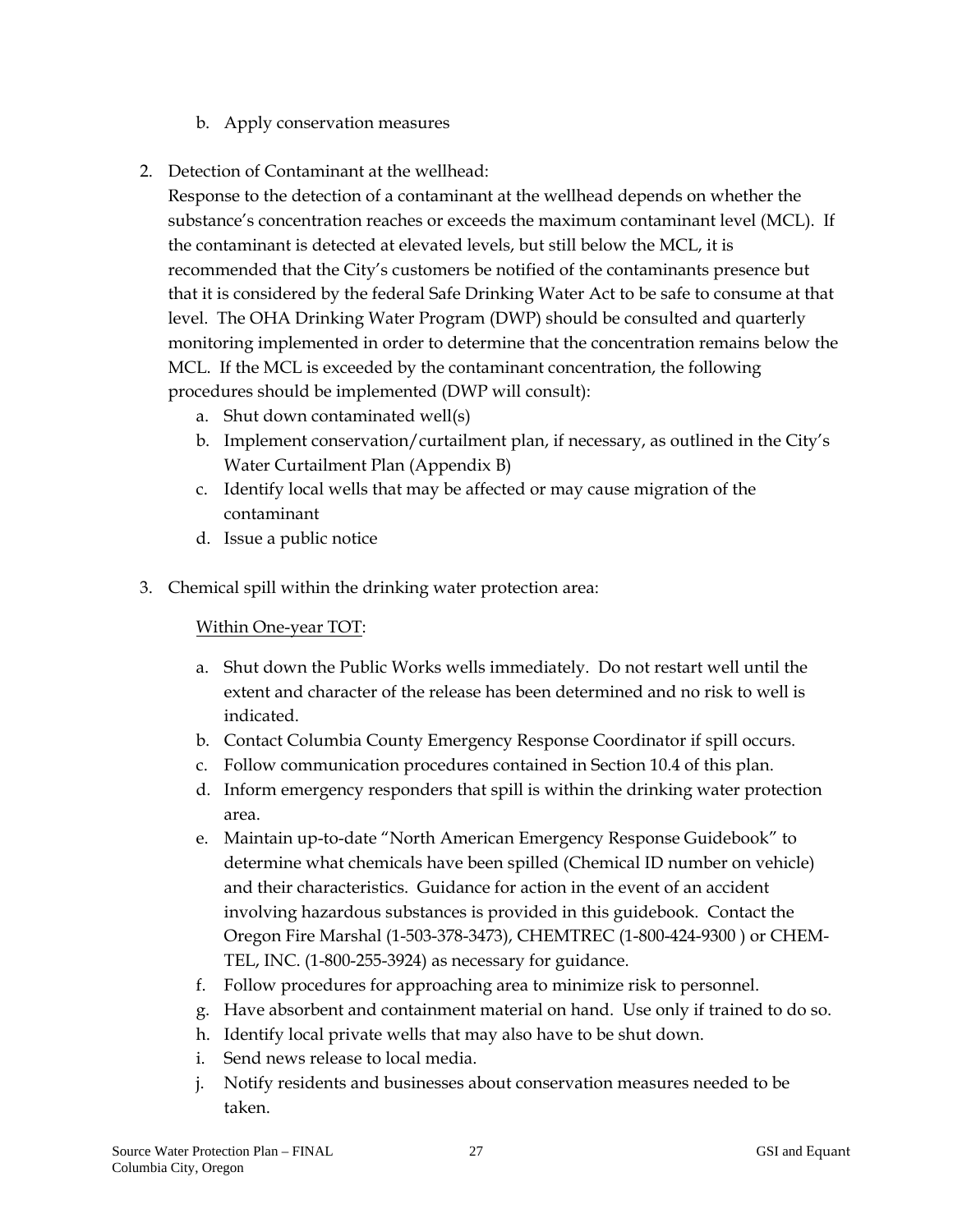- k. Implement conservation/curtailment plan, if necessary, as outlined in the City's Water Curtailment Plan (Appendix B)
- l. Leave clean-up to responsible party.

#### One-year to Five-year TOT:

- a. Contact Columbia County Emergency Response Coordinator if spill occurs.
- b. Follow communication procedures contained in Section 10.4 of this plan.
- c. Inform emergency responders that spill is within the drinking water protection area.
- d. Maintain up-to-date "North American Emergency Response Guidebook" to determine what chemicals have been spilled (Chemical ID number on vehicle) and their characteristics. Guidance for action in the event of an accident involving hazardous substances is provided in this guidebook. Contact the Oregon Fire Marshal (1-503-378-3473), CHEMTREC (1-800-424-9300 ) or CHEM-TEL, INC. (1-800-255-3924) as necessary for guidance.
- e. Identify local wells that may also have to be shut down.
- f. Notify residents and businesses that conservation measures may need to be taken.
- g. Send news release to local media
- h. Follow procedures for approaching area to minimize risk to personnel.
- i. Leave clean-up to responsible party.
- 4. Sabotage:

Although extremely unlikely, the City should become aware of what types of vandalism or sabotage could occur and develop strategies to respond to these actions. The EPA has recently provided information to assist water systems in determining vulnerable areas within a water system and describes ways to minimize risk. This information can be accessed through the DWP website: www.dhs.state.or.us/publichealth/dwp/index.cfm. Additional websites include: www.epa.gov and http://awwa.org. Funding is available for infrastructure improvements from the drinking water state revolving loan fund. Important elements in developing a strategy may include:

- a. Guarding against unplanned physical intrusion
- b. Making security a priority for employees and area residents
- c. Integrating response actions into the incident response protocol (above)
- d. Investing in security and infrastructure improvement

Implementation of strategies associated with sabotage can best be accomplished by the following:

a. Integration of responses to sabotage into the incident response protocol above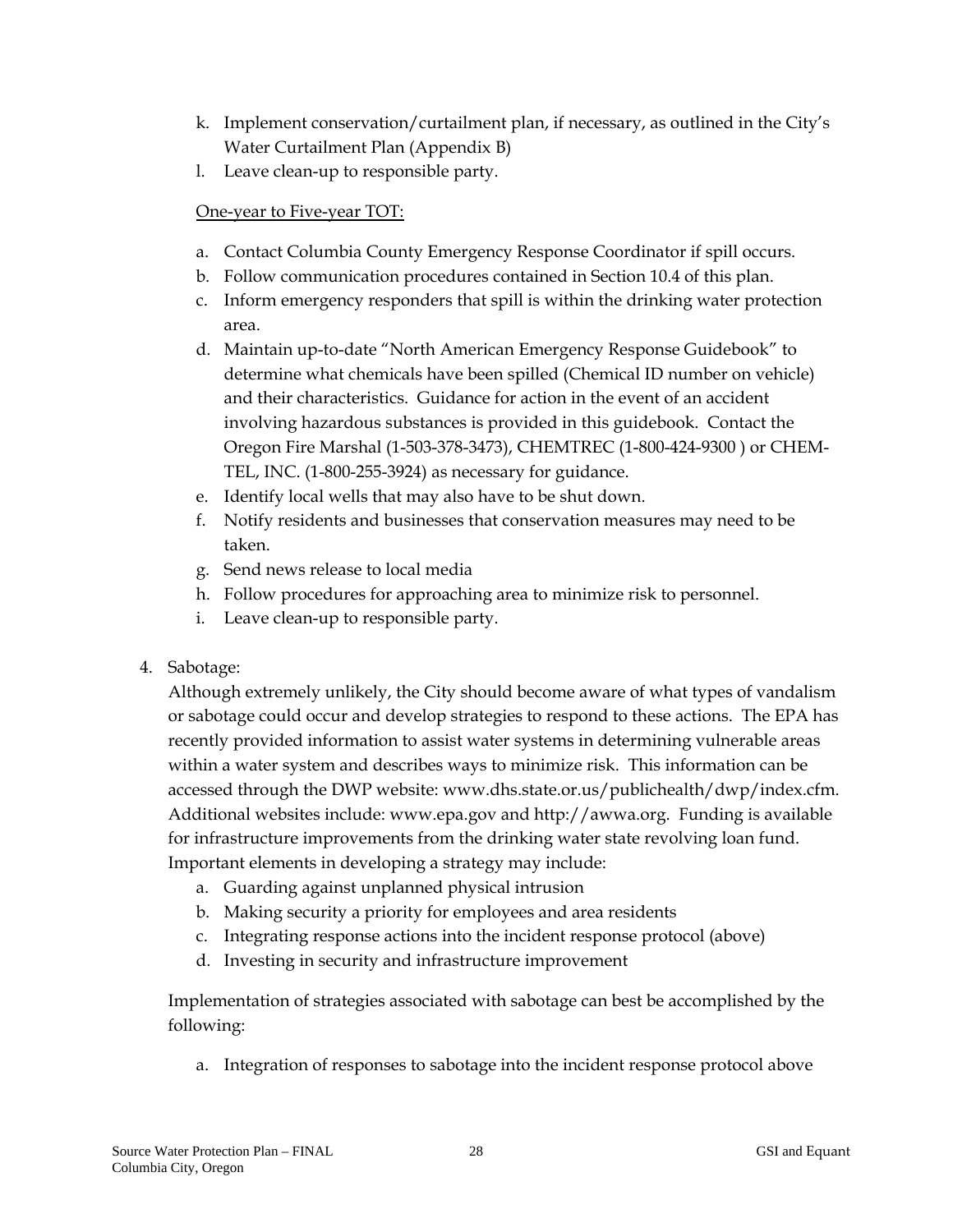- b. Remain informed regarding potential threats, direct and indirect, that may apply to the City by attending available training and reading information distributed by water-related organizations (see websites above)
- c. Consider steps that might minimize unplanned intrusion at the well sites, e.g., fencing

#### *10.3 Prioritization of Water Usage*

This element prioritizes community needs in case the water supply is interrupted and/or a replacement supply is necessary. The City's water storage reservoirs provide emergency water supply for several days. In the event of an emergency where the well(s) is shut down and water conservation/curtailment is necessary, the City will prioritize water use in accordance with the Water Curtailment Plan (Appendix B).

#### *10.4 Key Personnel (Notification Roster)*

In the event of an emergency situation threatening the water supply, key people must be notified and response procedures coordinated between city, county, and state personnel. These personnel are listed below with respect to each potential threat/incident response:

1. Mechanical problems

Lead: Columbia City Public Works Department Emergency Dispatch: 9-1-1 or 503-397-1521 Office Phone: 503-366-0454 Cell Phone: 971-563-3127

2. Detection of a contaminant at the wellhead

Lead: Columbia City Public Works Department Emergency Dispatch: 9-1-1 or 503-397-1521 Office Phone: 503-366-0454 Cell Phone: 971-563-3127

3. Chemical spill

#### Mandatory Contacts:

Lead: Columbia River Fire & Rescue Emergency Dispatch: 9-1-1 or 503-397-1521 Office Phone: 503-397-2990

Columbia City Public Works Department Emergency Dispatch: 9-1-1 or 503-397-1521 Office Phone: 503-366-0454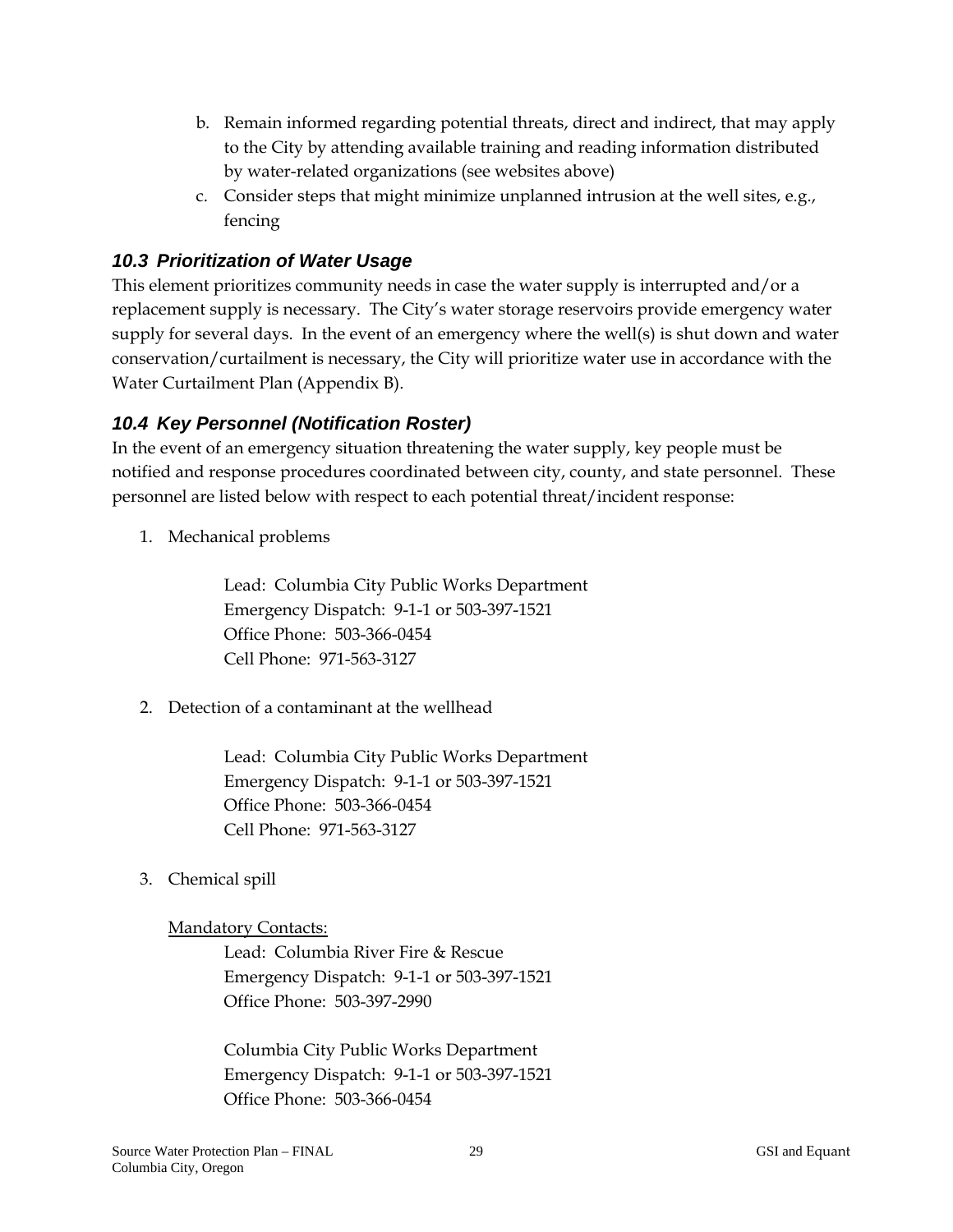Cell Phone: 971-563-3127

Columbia City Police Department Emergency Dispatch: 9-1-1 or 503-397-1521 Office Phone: 503-397-4010 Cell Phone: 971-563-3824

#### Other Potential Involved Agencies:

Columbia County Public Health Regional HazMat Response Teams Oregon Department of Environmental Quality Oregon Department of Transportation

Portland and Western Railroad State Notification: Oregon Emergency Response System (OERS): 1-800-452-0311 Federal Notification: National Response Center (NRC): 1-800-424-8802

#### 4. Sabotage

#### Mandatory Contacts:

Lead: Columbia City Police Department Emergency Dispatch: 9-1-1 or 503-397-1521 Office Phone: 503-397-4010 Cell Phone: 971-563-3824

Columbia City Public Works Department Emergency Dispatch: 9-1-1 or 503-397-1521 Office Phone: 503-366-0454 Cell Phone: 971-563-3127

#### Other Potential Involved Agencies:

Columbia County Public Health

Columbia River Fire & Rescue

- Regional HazMat Response Teams
- Oregon Department of Environmental Quality
- State Notification: Oregon Emergency Response System (OERS): 1-800-452-0311 Federal Notification: National Response Center (NRC): 1-800-424-8802

In each of the above situations, other key personnel and officials will be notified as deemed appropriate based upon the severity of the situation, such as the Columbia County 9-1-1 Communications Center, City Administrator, City Emergency Manager, Mayor and City Council, Public Health Department, Water Resources Department, etc. The City's Public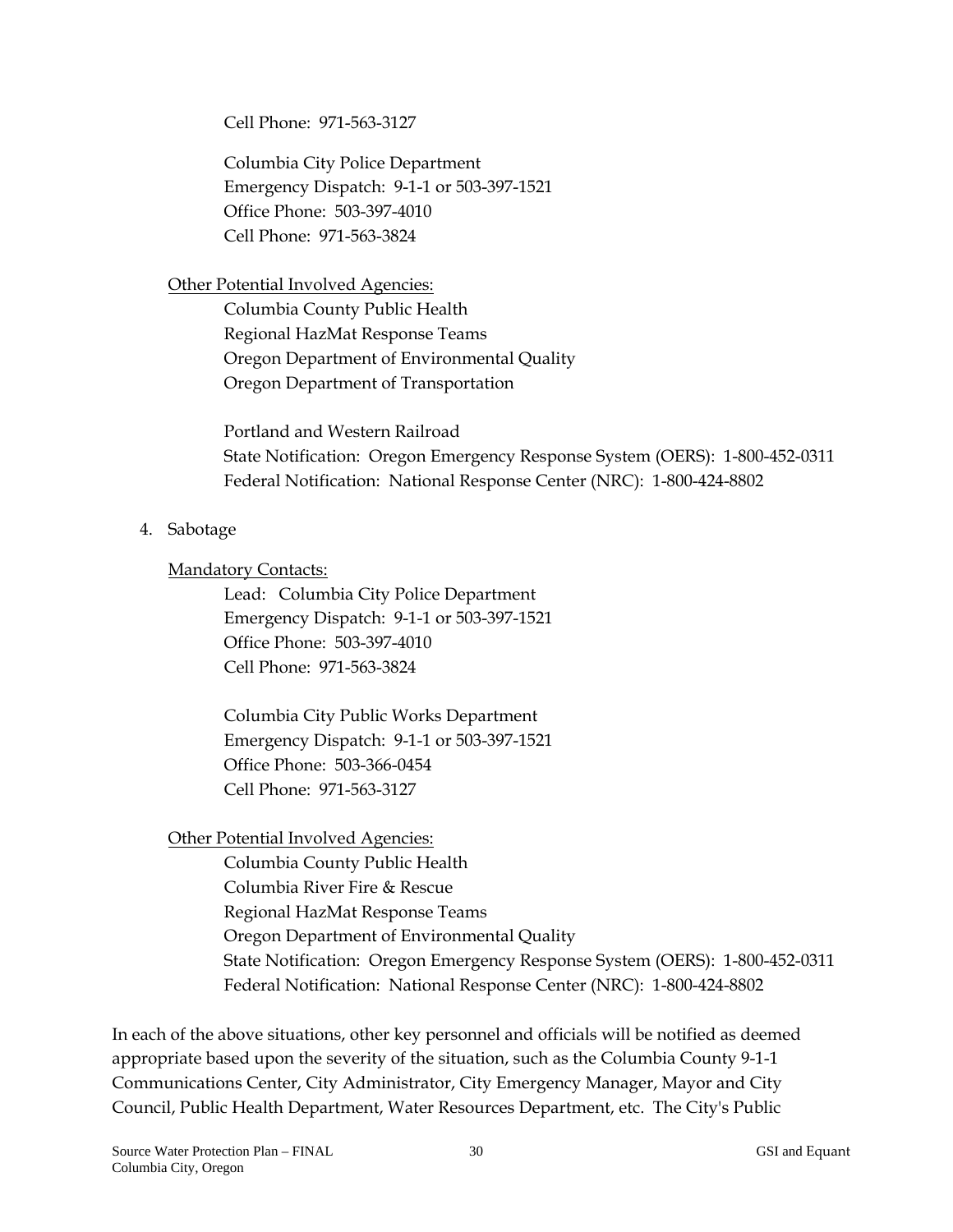Information Officer will prepare press releases as deemed appropriate for distribution via the news media, Community Alert Network, social media, etc.

## *10.5 Short-Term and Long-Term Replacement of Water Supply*

In the event of an emergency, the minimum water needs of the community must be met, and this supply must meet applicable health standards. Short-term options are those where the alternative supply is needed for a few hours or days. Long-term options are considered for a permanent alternative supply.

The City purchases fully treated water from the City of St Helens on an as needed basis. Ranney Wells R-2 and R-3 are the main sources of water for the City of St Helens. In an emergency, the City plans to rely on water supply from the City of St Helens until a long-term solution is in place. A potential long-term solution for water supply would probably include wellhead treatment or a new well.

#### *10.6 Conservation Practices*

Conservation of water use will lessen demands on the City's public water system in the event of an emergency situation. Refer to the City's Water Curtailment Plan, Ordinance No. 00-563-O, for information on planned conservation practices in emergency situations (Appendix B).

## *10.7 Plan Testing, Review, and Update*

The adequacy of the City's contingency plan will be evaluated, reviewed, and updated using an annual review. The public water system coordinator will review any personnel or situational changes and make adjustments to the plan on at least an annual basis. The notification schedule will be revisited to ensure that the proper names and phone numbers are in place.

## *10.8 Personnel Training*

To be effective, contingency plans must rely on properly trained people operating within a wellorganized and effective system with up-to-date information. County and state emergency responders have been professionally trained to deal with hazardous materials (HAZMAT) responses. Local personnel should also be trained in initial HAZMAT response because they could be the first to arrive on site. Equally important to what local personnel should do is what they should not do. The North American Response Guidebook has specific step-by-step procedures for first responders, including detailed safety precautions that should be followed. Local personnel will be provided copies of this information. Other training methods, such as videos or guidance, will be used as available and appropriate.

## *10.9 Public Education*

Educational materials build and maintain support for the Contingency Plan and can encourage assistance and understanding when contingency plans are put into effect. Management strategies for the City have a strong educational component that satisfies part of this element of the contingency plan. However, there are other educational components directly related to this contingency plan that must be implemented to make the plan an effective emergency response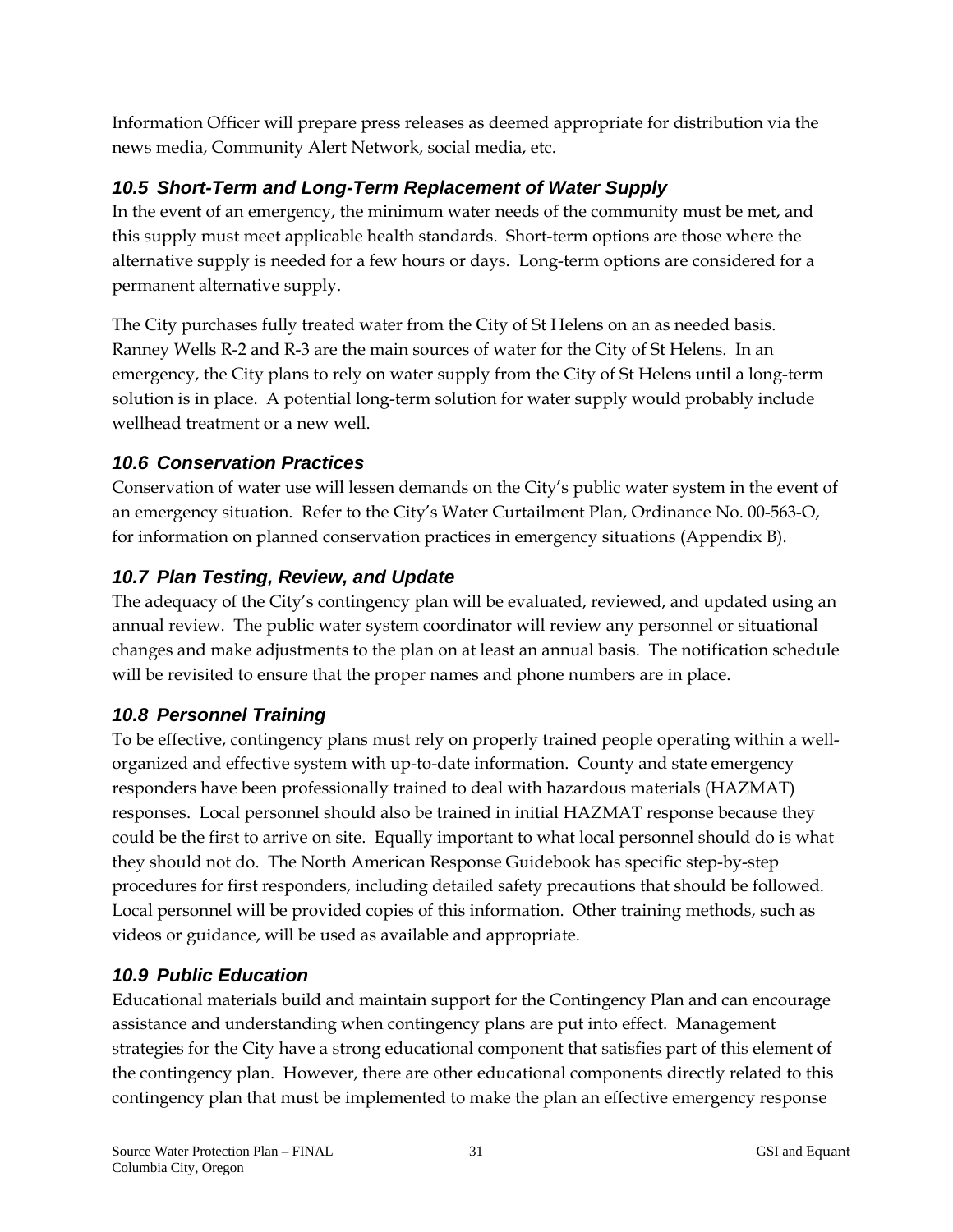tool. Before an emergency occurs, local residents and business owners must be knowledgeable about appropriate conservation measures that they will be expected to apply. Informational packets need to be prepared and distributed in advance of a water supply interruption or contamination.

## *10.10 Logistical and Financial Resources*

The City should participate in an emergency response situation only to the extent of providing assistance and information regarding the water system and the particular needs of the community. The City should not attempt any clean-up efforts on its own, although containment may be appropriate. The responsible party is legally obligated to report and clean up chemical releases. Appropriate clean up measures will be dependent on the type and quantity of chemical released.

Contingency elements provide mechanisms for a well-planned response in the event of a contaminant release or disruption in the City's water supply. The City's future growth will also increase demands for an additional water supply. An analysis of potential new well sites from a groundwater risk perspective provides a basis for selecting a new well location that minimizes future contamination risks. An analysis and recommendation of a new well site is contained in the following section.

# **11.0 New and Future Groundwater Sources**

The City of Columbia City Water Master Plan (WMP), dated March 2013, estimates future water demand over a 20-year planning period and recommends a new water source to supplement the existing water supply. The new source is expected to provide at least 150 gpm to meet the projected Maximum Daily Demand (MDD) – 400 gpm would be "most desirable". The WMP evaluated the feasibility of new sources including: 1) additional water supply wells, 2) City of St Helens Ranney Well R-1, and 3) the Columbia River. The WMP recommended the acquisition of Ranney Well R-1 which has a reported capacity of 500 gpm. Refer to the WMP for more details regarding the issues and status of this potential alternative for supplemental water supply.

In 2005, OHA Drinking Water Program completed a DWPA assessment for the City of St Helens water supply wells including Ranney Well R-1. If the City moves forward to the due diligence phase of acquiring Ranney Well R-1, the City may update the DWPA for this well to comply with the delineation requirements given in OAR 333-061-57 (3) (a). The City may also update this Plan to comply with the SWP recertification requirements (see below).

# **12.0 Recertification of the Source Water Protection Plan**

Recertification of SWPPs is required on a 5-year cycle (OAR 340-040-0190). The purpose of recertification is to ensure that responsible management parties continue to acknowledge the